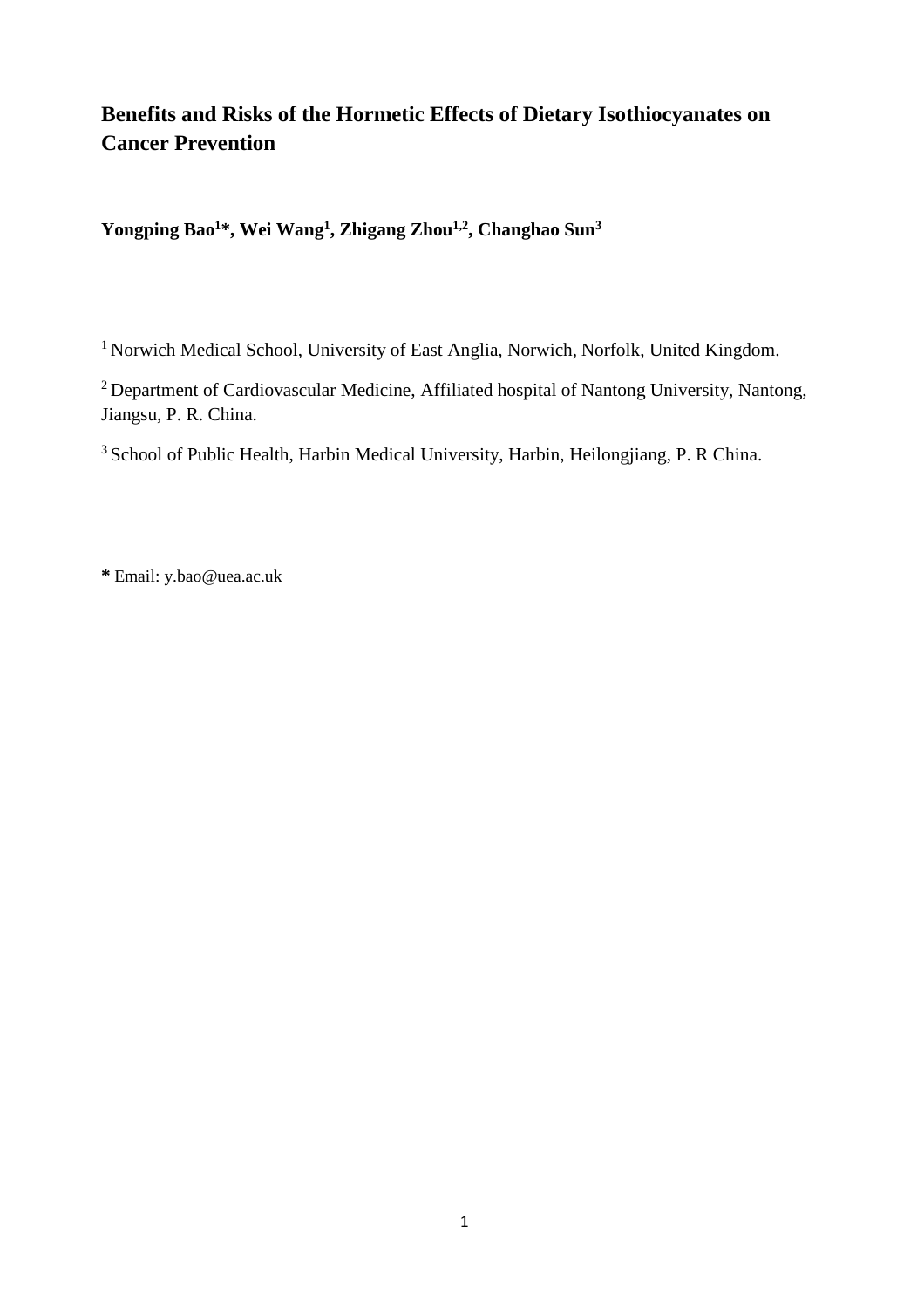### **Abstract**

The isothiocyanate (ITC) sulforaphane (SFN) was shown at low levels (1-5 µM) to promote cell proliferation to 120-143% of the controls in a number of human cell lines, whilst at high levels (10-40 µM) it inhibited such cell proliferation. Similar dose responses were observed for cell migration, i.e. SFN at 2.5  $\mu$ M increased cell migration in bladder cancer T24 cells to 128% whilst high levels inhibited cell migration. This hormetic action was also found in an angiogenesis assay where SFN at 2.5 µM promoted endothelial tube formation (118% of the control), whereas at  $10-20 \mu M$  it caused significant inhibition. The precise mechanism by which SFN influences promotion of cell growth and migration is not known, but probably involves activation of autophagy since an autophagy inhibitor, 3-methyladenine, abolished the effect of SFN on cell migration. Moreover, low doses of SFN offered a protective effect against freeradical mediated cell death, an effect that was enhanced by co-treatment with selenium. These results suggest that SFN may either prevent or promote tumour cell growth depending on the dose and the nature of the target cells. In normal cells, the promotion of cell growth may be of benefit, but in transformed or cancer cells it may be an undesirable risk factor. In summary, ITCs have a biphasic effect on cell growth and migration. The benefits and risks of ITCs are not only determined by the doses, but are affected by interactions with Se and the measured endpoint.

**Keywords**: cruciferous vegetables; isothiocyanate; sulforaphane; hormesis; NF-E2-related factor 2; angiogenesis; cancer.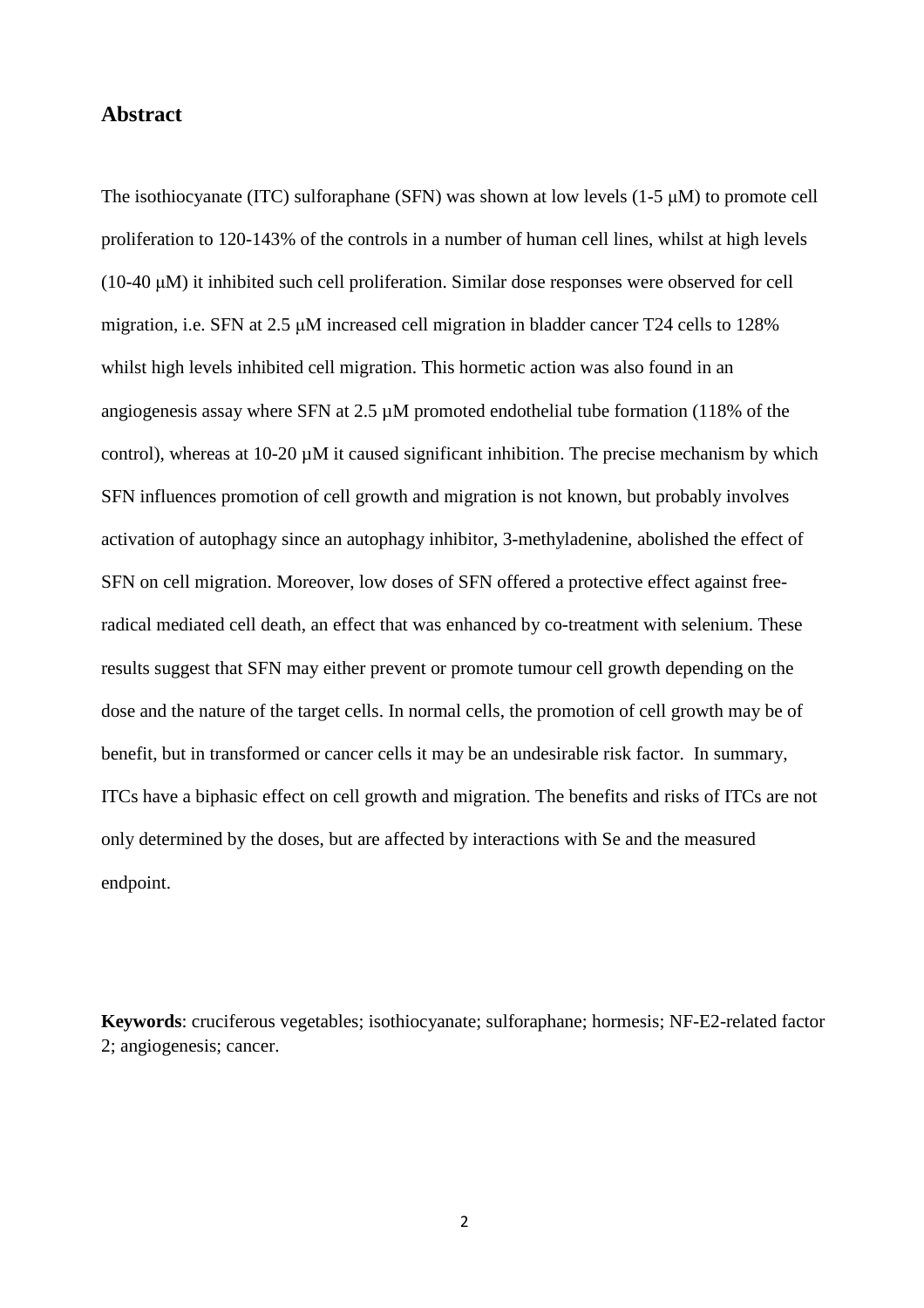### **Introduction**

 The term 'hormesis' is often used by toxicologists to refer to a 'biphasic dose response to an environmental agent characterized by low dose stimulation and by high dose inhibitory or toxic effect' [1,2]. The hormesis concept is the most fundamental dose-response relationship in the biomedical, nutrition and toxicological sciences [1]. In a comprehensive review, Calabrese provided evidence that more than a hundred anti-tumour agents enhanced the proliferation of human tumour cells at low doses in a manner fully consistent with the hormetic dose-response relationship [2]. One of the interesting characteristics of such dose-responses was that they occurred in most types of tumour cells and were independent of organ. Recent findings suggest that some phytochemicals exhibit biphasic dose responses in cells with low doses activating signalling pathways that result in increased expression of genes encoding cytoprotective proteins and antioxidant enzymes [3]. The dietary hormetic compounds identified so far include resveratrol, epigallocatechin gallate (EGCG), curcumin, quercetin, allicin, capsaicin, carnosic acid and sulforaphane (SFN) [4-8]. From an evolutionary perspective, the noxious properties of phytochemicals have an important protective role in dissuading insects and fungi from damaging plants. However, the relatively small doses of phytochemicals ingested by humans that consume these plants are not toxic and instead induce mild cellular stress responses. This phenomenon has been widely described as 'hormesis' or adaptive dose response in the fields of biology and medicine [4,9,10].

 The isothiocyanate (ITC), SFN (4-methylsulfinylbutylisothiocyanate), was first isolated from the commonly-consumed cruciferous vegetable, broccoli and is one of the most potent naturallyoccurring inducers of the Kelch-like ECH-associated protein 1 (Keap1)-nuclear factor erythroid 2-related factor 2 (Nrf2)-antioxidant response elements (ARE) pathway [11]. The induction of Nrf2 protects normal cells from free-radical mediated oxidative stress via upregulation of chemoprotective genes, and the action of SFN is based on its ability to induce a Nrf2-driven enzyme quinone reductase (NQO1) [12]. In the 20 years subsequent to its discovery, the protective effects of SFN have been demonstrated in various cell culture systems and animal models, with the result that SFN is by far the most extensively studied ITC from cruciferous vegetables. The anti-carcinogenic mechanisms of ITCs have also been well-documented, including up-regulation of phase II detoxification enzymes, anti-inflammation, promotion of cell cycle arrest and apoptosis [13-17]. During the last decade, Keap1-Nrf2-ARE has been considered as a critical anti-cancer pathway in chemoprevention [18-20]. However, more recently, there have been some deleterious reports of Nrf2, including promotion of tumour cell

3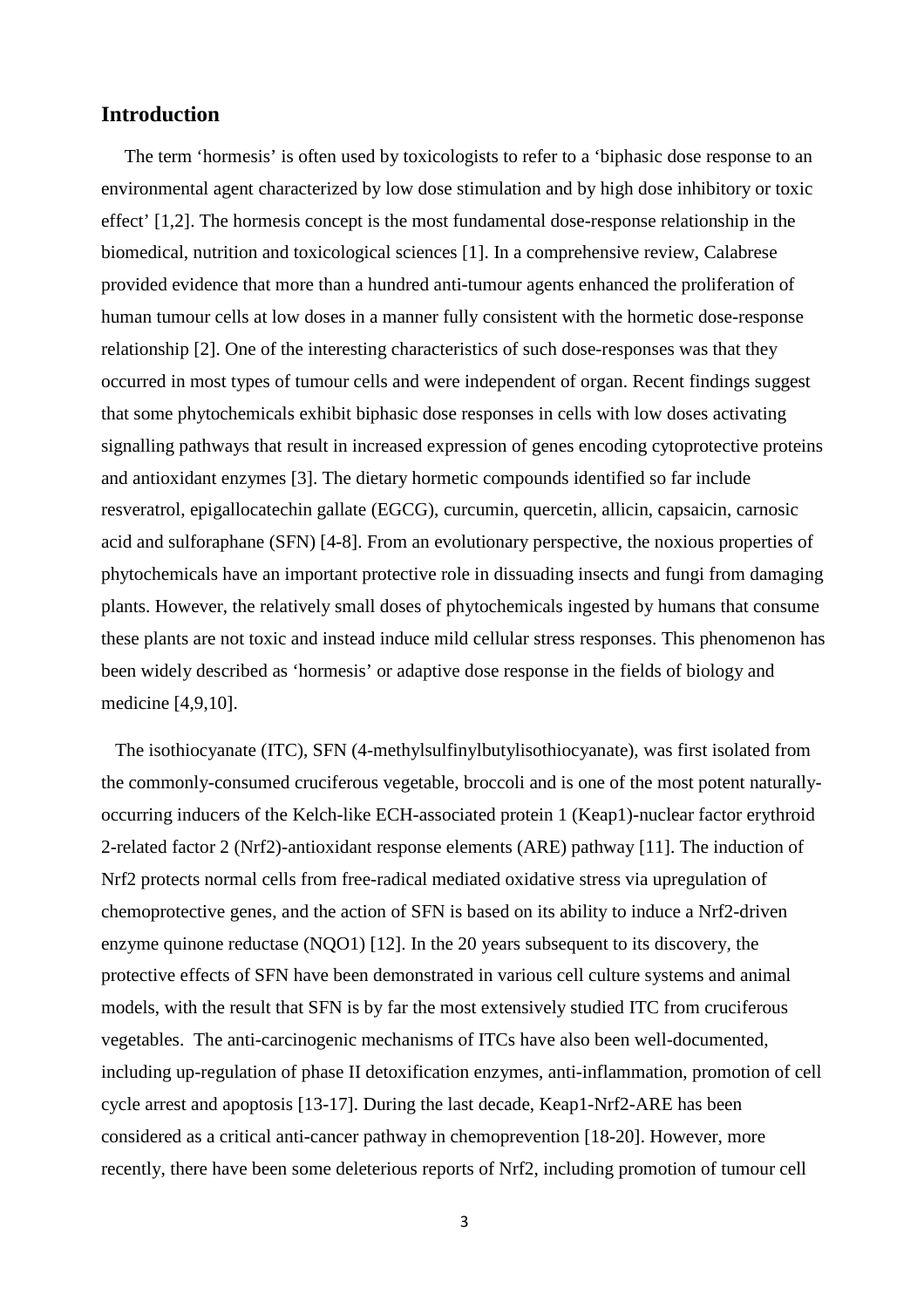growth and chemoresistance [21-25]. In order to survive, cancer cells may hijack the Nrf2 pathway which upregulates a battery of antioxidant enzymes, thereby maintaining a favourable redox balance in order to acquire malignant properties [26]. Overexpression of Nrf2 could enhance cell proliferation and cause resistance to chemotherapeutic interventions in some types of cancer, including human lung and pancreatic cancers [27,28]. A few previous investigations have shown that SFN exhibits a dose-dependent effects on cell proliferation in cultured tumour cell lines and normal cells including human mesenchymal stem cells [29-31]. In the present study, we showed that SFN exhibited a hormetic dose response on cell growth, migration and angiogenesis. Whether the hormetic effect is beneficial or harmful depends on the selected endpoint and/or the nature of the cells (normal or tumour). Although the term hormesis is employed by toxicologists to describe a bell-shaped dose response, characterized by a beneficial effect at low doses and a toxic (or inhibitory) activity at high doses, this expression of low dose benefit might not be true for the effect of ITCs in cancer chemoprevention. Since hormesis shows little selectivity, the biological effects of ITCs on normal cells and tumour cells will differ. From this perspective, a low dose effect of ITCs in promoting tumour cell proliferation and migration in animal models must be evaluated prudently. Thus, a precise strategy that aims to optimise the beneficial effects and minimise the risk of ITCs should be developed with care in relation to cancer prevention and treatment.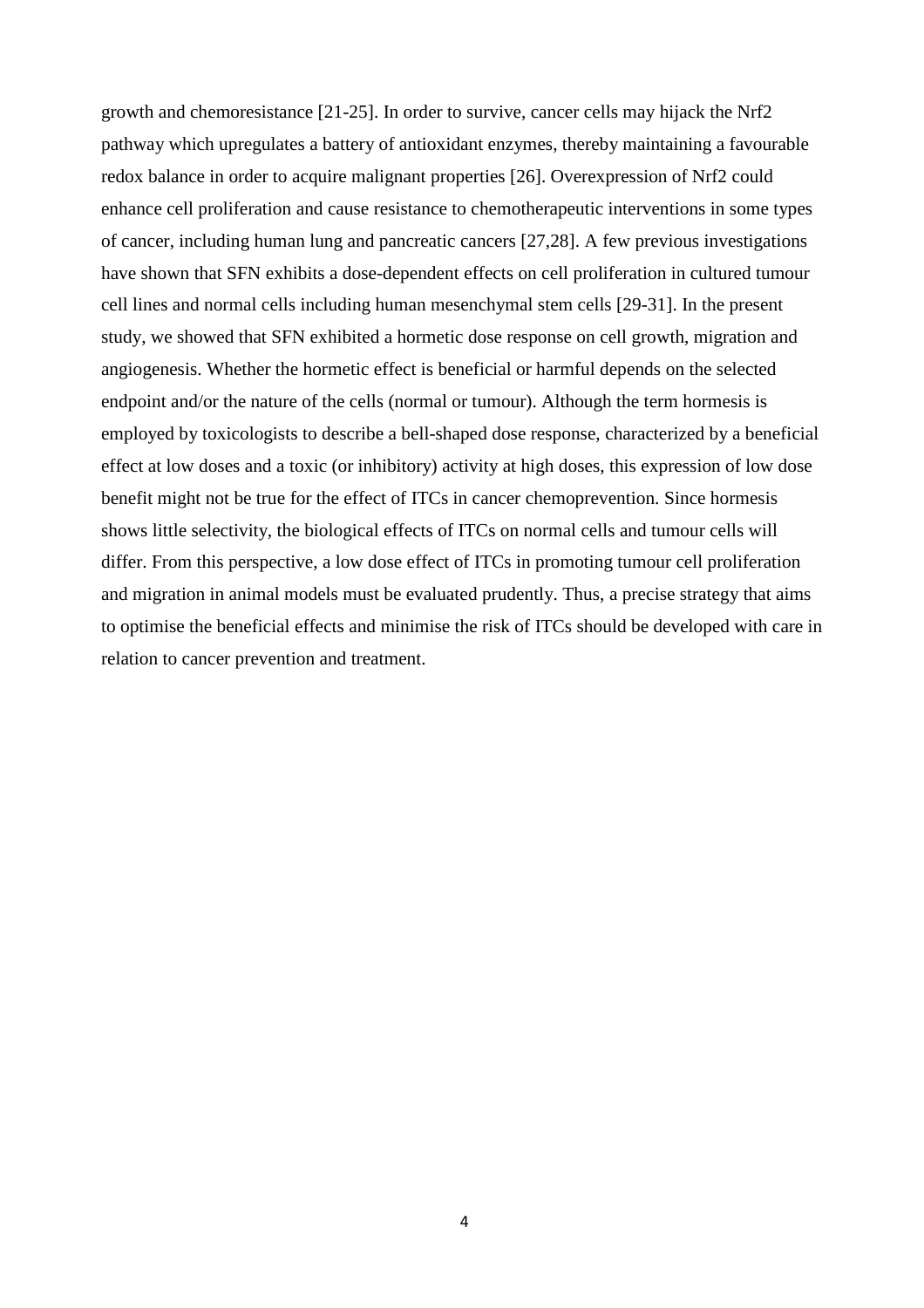# **Results**

#### Effects of ITCs on cell growth

 Due to the nature of the hormetic dose response, there is no selectivity of ITCs on cell growth, so it is likely that ITCs can promote tumour cell growth at low doses. In several *in vitro* cell culture studies, low concentrations of SFN have been shown to promote tumour cell growth, but no detailed discussion or suggestions for follow-up studies to investigate the mechanisms were provided [32-34]. At low concentrations, ITCs have been shown to induce proliferation and/or protect cells against a toxic agent,  $H_2O_2$ , in Caco-2 cells [30] and in hepatocytes [29]. Fig. 1A shows the effects of SFN on cell growth, with lower doses (1-5  $\mu$ M) promoting cell growth (20-43% greater than the control) and high doses  $(10-40 \mu M)$  inhibiting cell growth in a number of tumour cell lines, namely, bladder cancer T24, hepatoma HepG2, and colon cancer Caco-2. Similar dose response effects were found in normal cell lines including immortalised hepatocyte HHL-5, colon epithelial CCD841 and skin fibroblast CCD-1092SK cell lines (Fig. 1B).

#### Effects of SFN on cell migration

 Fig. 2A shows a bell-shaped dose response of SFN on bladder cancer T24 cell migration. SFN at 2.5 and 3.75 µM increased tumour cell migration to 128 and 133% in comparison with corresponding controls. Such SFN-induced cell migration is associated with the ability of SFN to activate autophagy. When an autophagy inhibitor, 3-methyladenine (3-MA), was used it alleviated SFN (2.5  $\mu$ M)-induced cell migration from 128 to 26% although it has less inhibitory effect on SFN treatments at 5 or 10  $\mu$ M (Fig. 2B). Moreover, 3-MA also decreased the migration of non-SFN treated cells to 12% of the control.

### ITCs and activation of Nrf2

 SFN is an activator of Nrf2 via which it can up-regulate more than a hundred protective genes, including most antioxidant and chemopreventive enzymes [11,35]. There is no doubt that upregulation of Nrf2-ARE pathway is beneficial in normal cells, i.e. activation of Nrf2 and its driven cytoprotective enzymes can be protective against oxidative damage and it has been suggested that activation of the Nrf2 signalling pathway can thus be a promising strategy in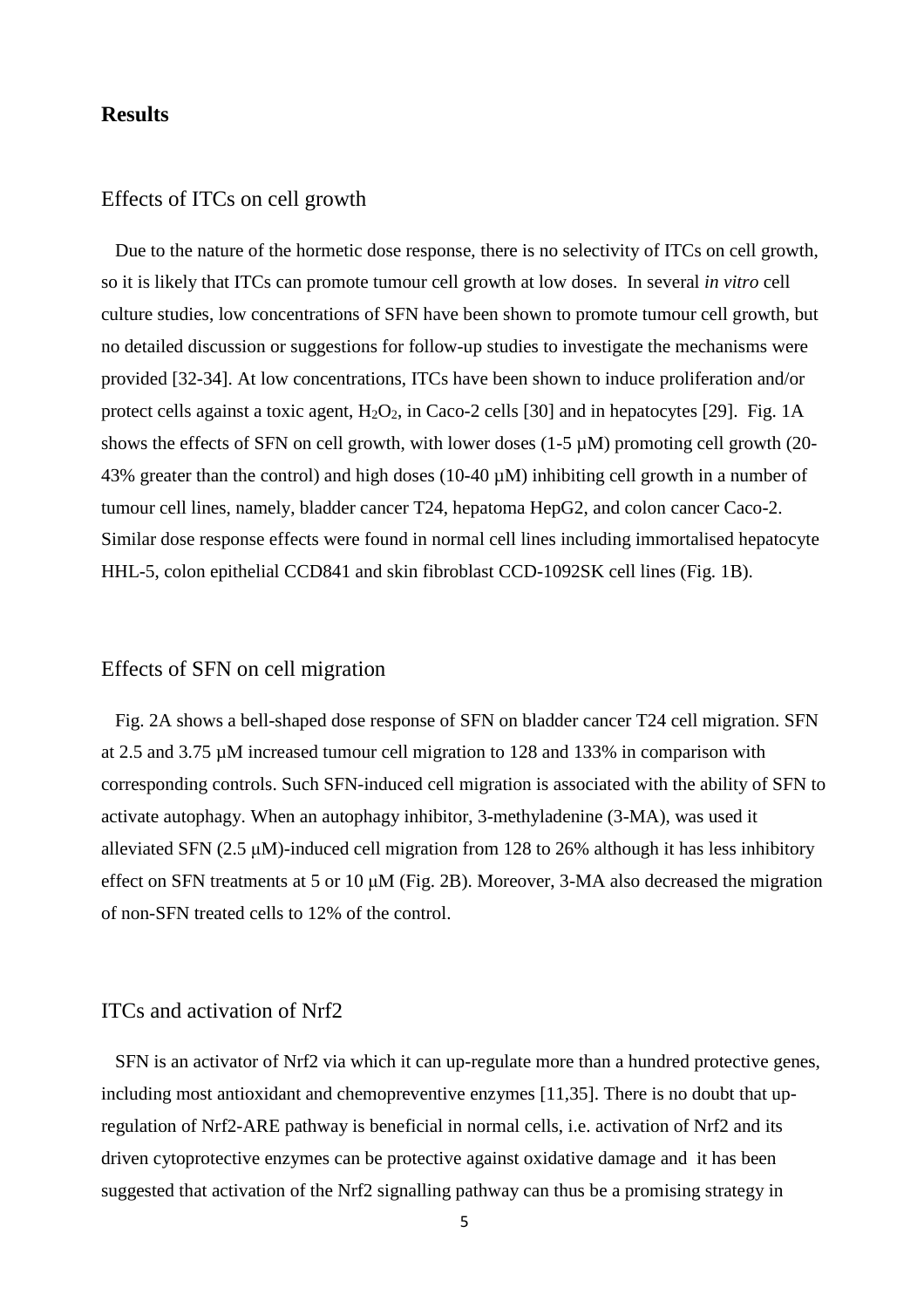cancer prevention [36]. But, ITCs have no selectivity towards either normal or tumour cells with regards to Nrf2 activation. Nrf2 can be hijacked by tumour cells [26], and a recent report suggests that Nrf2 is a protooncogene which modulates tumour cell growth [37]. In transformed cells, Nrf2 may promote cell growth or cause chemoresistance [38]. In this study, SFN (2.5-10 µM) induced similar levels of translocation of Nrf2 into the nucleus of normal human hepatocytes HHL-5 (4.1-7.1 fold), and hepatoma HepG2 (4.1-5.9 fold) cells (Fig. 3).

#### Protective role of low dose ITC treatment against oxidative damage

 In the fields of biology and medicine, hormesis is defined as an adaptive response of cells and organisms to a moderate stress. A mild stress induces the activation of signalling pathways such as Nrf2, NF-kB, Sirtuin, FOXO, hypoxia-inducible factor (HIF) thus leading to intrinsic changes (e.g. induction of antioxidant enzymes) that can confer resistance to more severe stress [4,6]. Fig. 4A and 4B show that pretreatment of HHL-5 and MCF-7 cells with 5 µM SFN offered protection against  $H_2O_2$ -induced cell death, i.e. cell viability increased from 36.6 to 63.9%; and from 50.3 to 83.7% with 400  $\mu$ M H<sub>2</sub>O<sub>2</sub> treatments, respectively. Moreover, the protective effect of pretreatment with SFN (2  $\mu$ M) on H<sub>2</sub>O<sub>2</sub>-induced cell death could be enhanced by cotreatment with selenium (Se) in HHL-5 cells (Fig. 4C), i.e.  $H_2O_2$  decreased cell viability to 34.8% in HHL-5 cells but when cells were pre-treated with SFN  $(2 \mu M)$ , or Se  $(0.1 \mu M)$  for 24 h, the cell viability increased to 41.7 and 51%, respectively and co-treatment SFN and Se increased cell viability to 65.5%. This protective effect may be involved in either chemoprotection or chemoresistance, depending on the nature of the cells.

### Biphasic effects of SFN on angiogenesis

 Angiogenesis (new blood vessel growth) is crucial in the development and spread of a variety of human cancers. It is, therefore, important to examine the anti-angiogenic effects of potential anti-cancer agents. In contrast, inadequate blood supply to the heart and other tissues, resulting from insufficient new blood vessel growth, is a feature of many cardiovascular diseases. SFN has been shown to inhibit angiogenesis at high concentrations [39]. In this study, SFN at 2.5  $\mu$ M promoted tube formation to 118% of the control, i.e. total tube length was  $4.78 \text{ mm/mm}^2$  in control and 5.65 mm/mm<sup>2</sup> in SFN (2.5  $\mu$ M) treated cells (Fig. 5). SFN at 5  $\mu$ M showed a less significant promotion (111% relative to the control), whereas 10 and 20  $\mu$ M SFN inhibited tube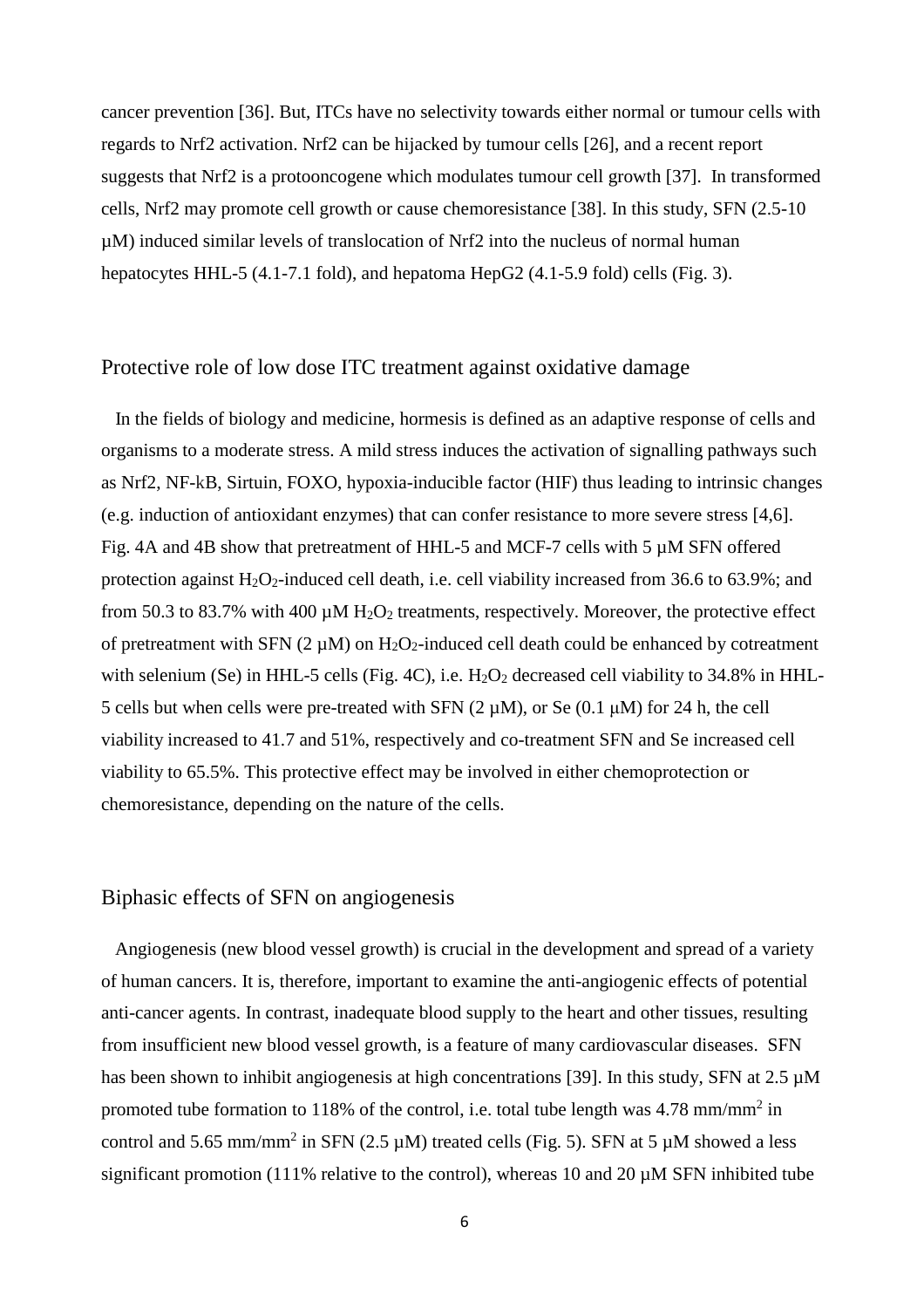formation significantly (decreased to 61 and 20% of the control, respectively). SFN at low dose promoted the formation of a continuous basement membrane around endothelial tubes; whereas at high doses of SFN, fragmented basement membranes were found (Fig. 5A). These data suggest that for anti-angiogenesis a relatively high dose of SFN should be used since a lower dose may promote angiogenesis. However, the stimulating effect of low doses on new blood vessel formation could be beneficial in patients with cardiovascular diseases.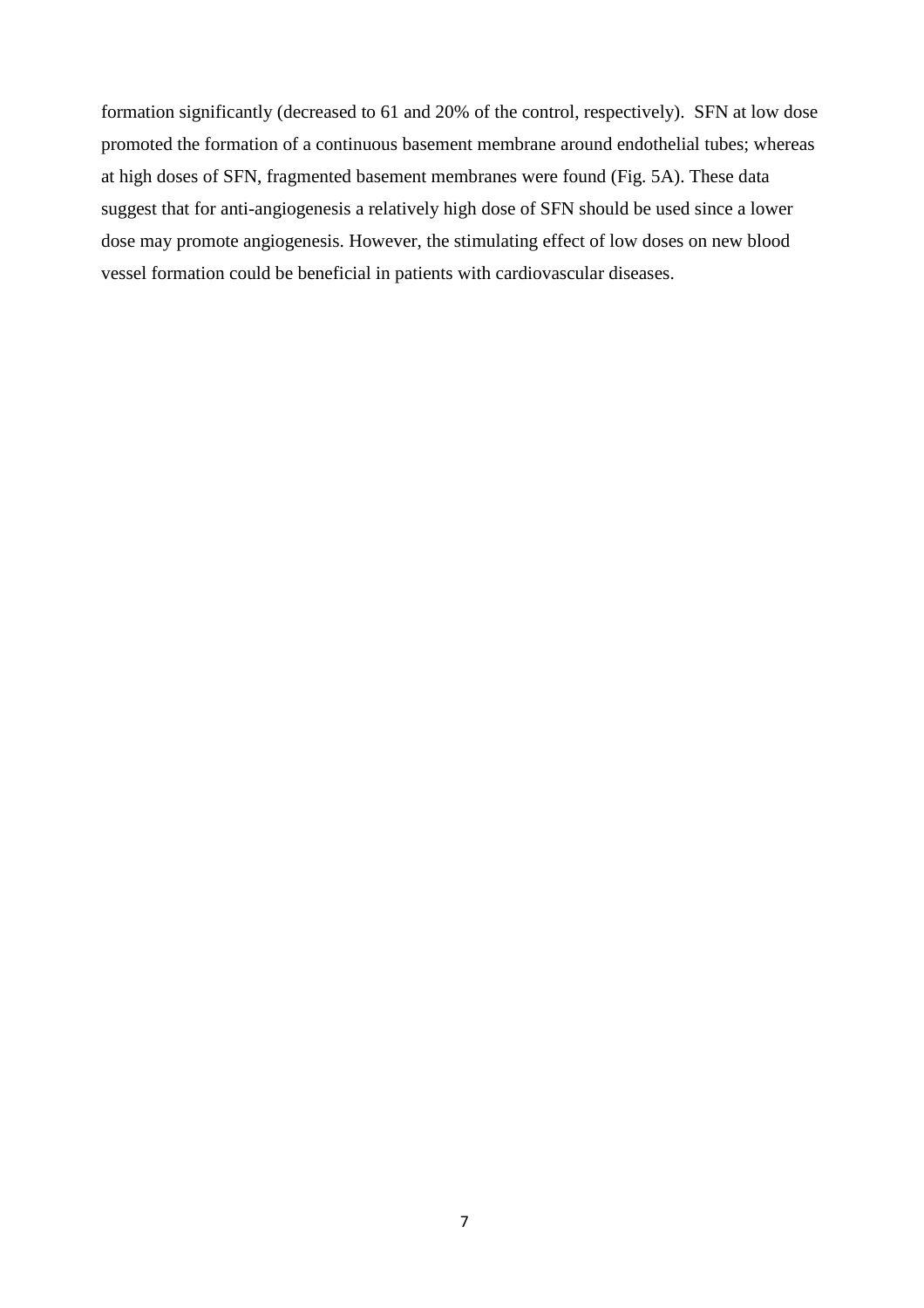# **Discussion**

### Hormetic effect of ITCs on cell growth, migration and angiogenesis

The hormetic zone concentrations (approximately  $1-5 \mu M$ ) of ITCs that are added in cell culture could readily be achieved in human plasma after consumption of a meal rich in cruciferous vegetables, or from extracts or supplements [40-44]. Table 1 shows the plasma levels of ITCs measured in several human studies (see also reference [45]). SFN is derived from the action of the endogenous enzyme, myrosinase on the glucosinolate, glucoraphanin which is found in cruciferous vegetables. The glucosinolate contents of common Brassica are available from a database developed by McNaughton and Marks [46]. The highest glucosinolate value was from cress (389 mg/100g fresh weight) while the lowest value was from Chinese cabbage (20 mg/100g fresh weight), although cultivar type and growing conditions both influence these figures. Broccoli contains 61.7 mg/100g (19.3-127.5mg glucoraphinin/100g) [46], which is equivalent to 141.3 µmol SFN/100g (44.2-292.1 µmol/100g fresh weight) if the conversion is 100% efficient. Food processing and cooking conditions are crucial factors in influencing the activity of myrosinase, and subsequent formation of ITCs [47]. The main influence on the ensuing production of ITCs *in vivo* is how the brassica vegetables have been cooked [48]. Extensive studies of SFN have provided convincing evidence that SFN is a chemopreventive agent [49,50]; and the mechanisms of its action involves the induction of phase II enzymes, cell cycle arrest and apoptosis [16,51].

 In general, findings from epidemiological studies on the association between vegetable intake and cancer risk are inconsistent. A high intake of cruciferous vegetables has, however, been shown to decrease the risk of several types of cancer, including those of colon and lung [52,53]. If the hormetic effects of ITCs are involved in cancer growth, the overall biological impact of cruciferous vegetable on cancer risk becomes much more complicated. However, if a low dose of ITCs promotes cancer cell growth it may help to explain why epidemiological studies do not show a consistent association between cruciferous vegetable intake and the risk of cancer. Therefore, it is crucial to understand the mechanisms of action of the hormetic effects of ITCs. In *in vitro* cell cultures, the mechanisms by which low doses of SFN promote cell growth may be related to the effect SFN has on the activation of growth promoting molecules (such as HER2, RAS, RAF, MEK, ERK, PI3K, AKT and mTOR), signal transduction pathways such as NF-kB, FOXO, HIF, Nrf2, autophagy and receptors [54-56].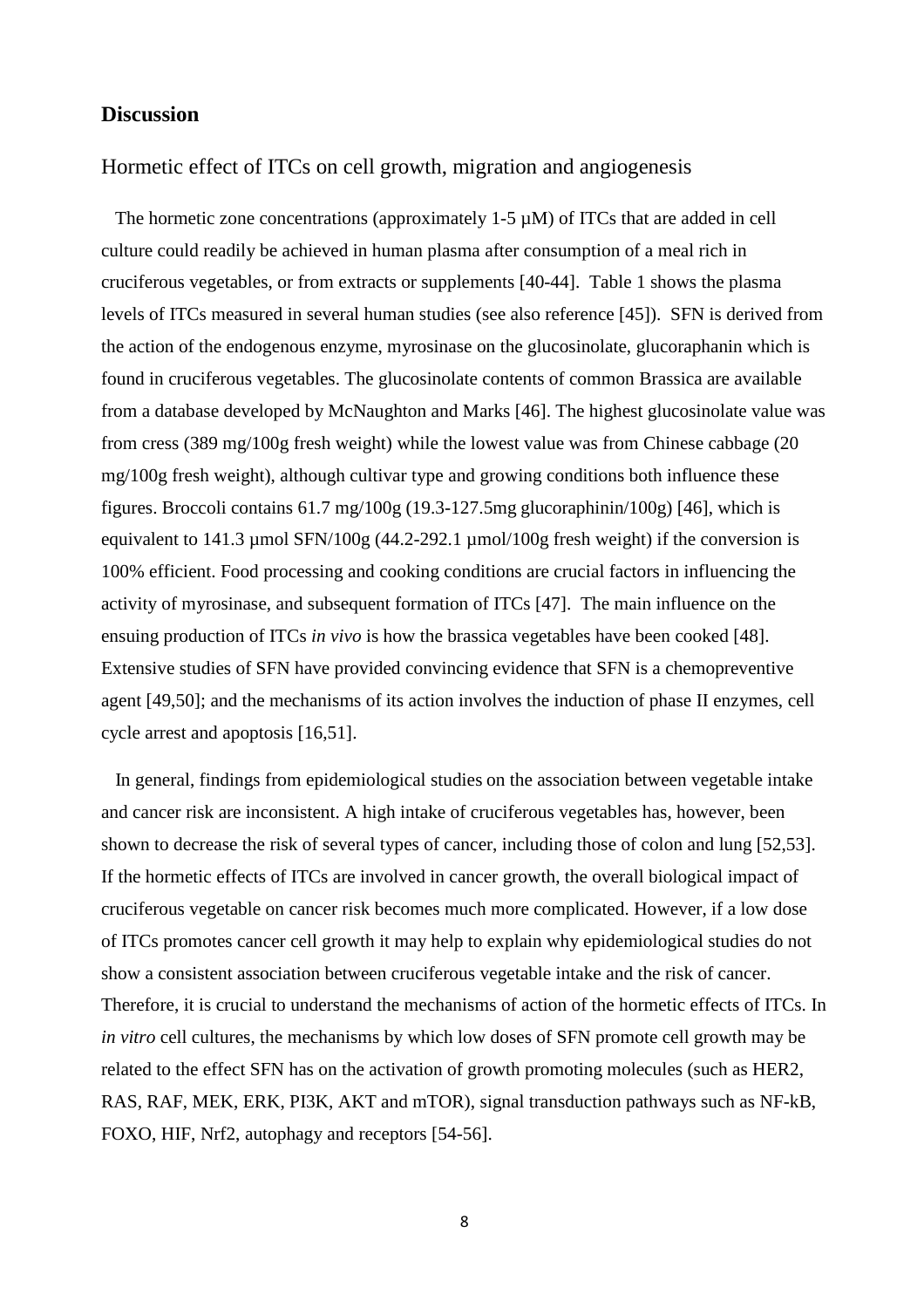Autophagy involves the formation of double-membraned vesicles (autophagosomes), which encapsulate the cytoplasm and organelles and fuse with lysosomes, leading to degradation of the contents of the vesicle [57]. SFN is known to be an inducer of autophagy [58], but it is unclear how induction of autophagy is associated with suppression of cell migration. Other potential targets of SFN may include matrix metalloproteinases (MMPs), microtubules, collagens and integrins, survivin and zinc finger E-box binding homeobox 1 (ZEB1) [59]. A very recent study suggests that activation of autophagy is associated with chemoresistance, and that histone deacetylase (HDAC)10 protects neuroblastoma cells from cytotoxic agents by mediating autophagy [55]. This work indicates that co-treatment with HDAC10 inhibitor and a chemotherapeutic drug (doxorubicin) is a promising way to improve treatment response. Another study suggests that Notch activation is largely dispensable for SFN-mediated inhibition of cell migration in human prostate cancers [60], and this could be a therapeutic advantage as Notch activation is common in human prostate cancers. High constitutive levels of Nrf2 occur in many tumours, whilst overexpression of Nrf2 in cancer cells protects them from the cytotoxic effects of anticancer therapies, resulting in chemoresistance [22,61]. There are interactions between ITCs and Se in the up-regulation of thioredoxin reductase (TR-1) and glutathione peroxidase 2 (GPx2) [30] and it is clear that ITCs and Se exhibit a plethora of multi-targeted effects in cancer chemoprevention. Interestingly, Se also promotes the migration and invasion of prostate cancer PC3 cells [62].

#### Assessment of the hormetic effect of ITCs

 Consumption of cruciferous vegetables would not only provide ITCs but also contribute other nutrients and phytochemicals, including tocopherols, flavonoids, ascorbate and Se. These components could counteract/interact with the prooxidant/antioxidant activities of ITCs. Based on the hormetic nature of ITCs, consumption of a quantity of cruciferous vegetables that provide a hormetic level of ITCs in plasma could be a risk factor for those who have transformed cells in the body. A schematic diagram for analysing the benefits and risks of dietary ITCs is proposed in Fig. 6. For all dietary compounds and toxic substances, "the dose makes the poison" [wording simplified from "all things are poison, and nothing is without poison; only the dose permits something not to be poisonous" (Paracelsus, 1493-1541)]. For dietary ITCs, there should be a "no effect level" prior to the detection of any biological effects. Indeed, the level of ITCs in the plasma of a majority of the population is likely to be much lower than sub-µM and may not exert any biological effects on cells. However, following increased intakes, such as in the trials listed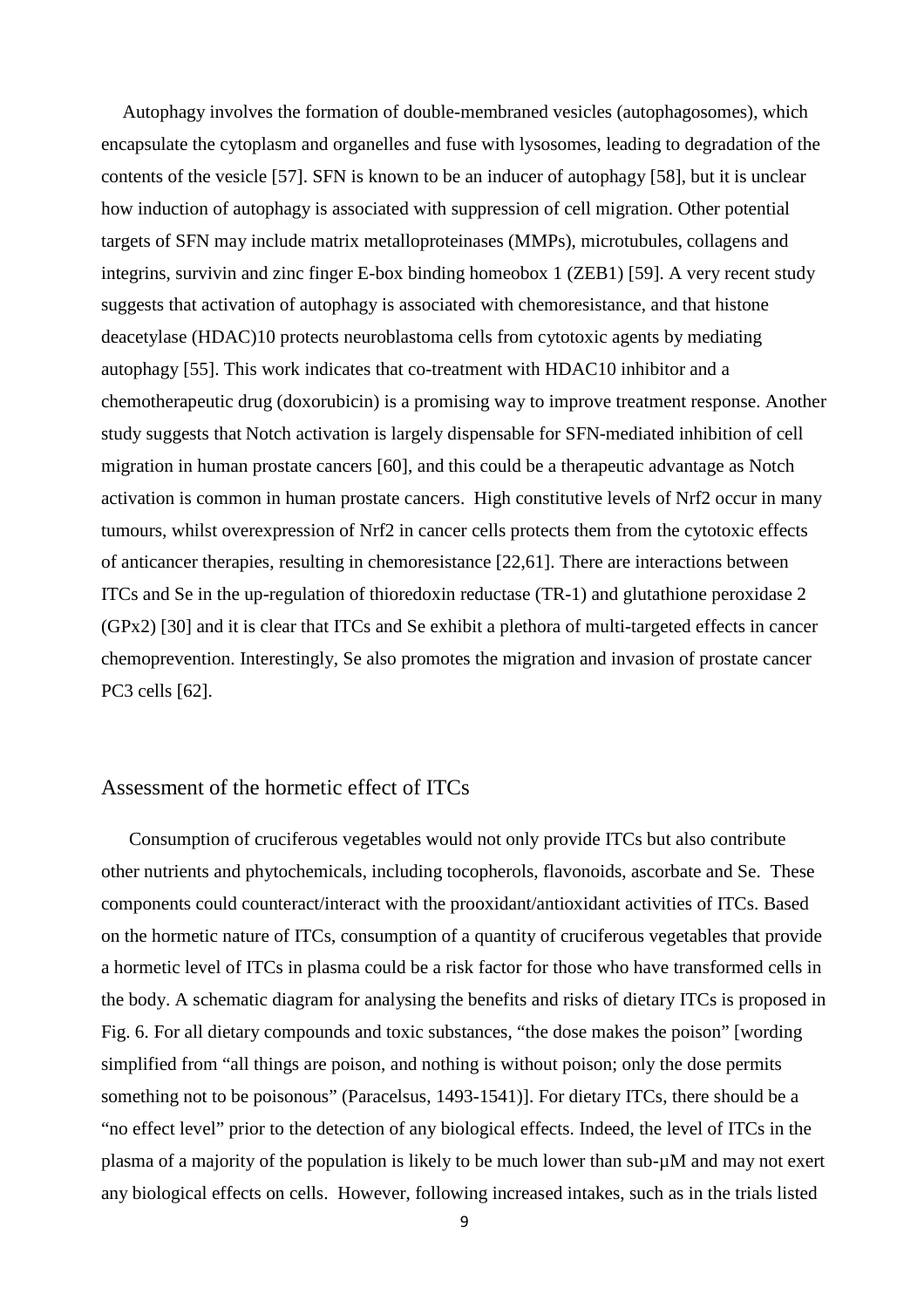in Table 1 or for individuals taking supplements, the plasma ITC levels could reach the hormetic zone concentrations. Typical characteristics of the hormetic zone (dose A-C) includes low concentrations stimulating and high concentrations inhibiting effects. For SFN, the hormetic zone is found to be 1-5 µM in the *in vitro* cell culture experiments, although the dose-effects found *in vitro* experiments should not be directly extrapolated to humans. It is possible that the hormetic zone and the No Observed Adverse Effect Level (NOAEL, dose C) in humans is significantly different. In order to maximise the beneficial effect and minimise the risk, both genetic factors and interactions between dietary components should be considered. For example, genetic polymorphisms of glutathione transferases (GSTs) affect SFN metabolism and the risk of cancer [63]. On the other hand, supplementation with cruciferous vegetables increased GSTA1/2 activity, the effect being most marked in GSTM1-null/GSTT1-null men [64]. Although there are currently few epidemiological studies that employ genotyping, research of this nature will increase in the future and it is likely the nutrigenetics will provide a basis for personalised medicine and nutrition. Interactions between bioactive phytochemicals and nutrients may contribute to the overall benefits and risks of ITCs depending on the health status of the individuals. The inductions of Nrf2 and antioxidant enzymes such as TR-1 could also be of either benefit or risk depending on the nature of the target cells (normal *vs* tumour).

#### Where are we now? How can we maximise the benefits and minimise the risks?

 Thirty years ago, researchers focused on the potential toxic (goitrogenic) properties of glucosinolate breakdown products [65]. In 1992, sulforaphane was isolated from broccoli and anti-carcinogenic studies were based on its potent activity in the induction of phase II enzymes [12,66]. Over the last decade, many Nrf2 inducers including ITCs, resveratrol, catechin, cucurmin, and quercetin have been reported [67,68] with both chemopreventive and oncogenic activities [69-71]. Recently, two Nrf2 inhibitors, brusatol (from the seeds of *Brucea sumatrana*) and trigonelline (from coffee) were reported to enhance the efficacy of anticancer therapy [72,73]. Moreover, Nrf2 knockdown has been shown to inhibit tumour growth, increase the efficacy of chemotherapy in cervical cancer [74], and inhibit the angiogenesis of rat cardiac micro-vascular endothelial cells under hypoxic conditions [75]. Therefore, it is clear that the role of Nrf2 in cancer development is a topic of controversy and Nrf2 activators such as SFN and other ITCs may contribute both benefits and risks in cancer development.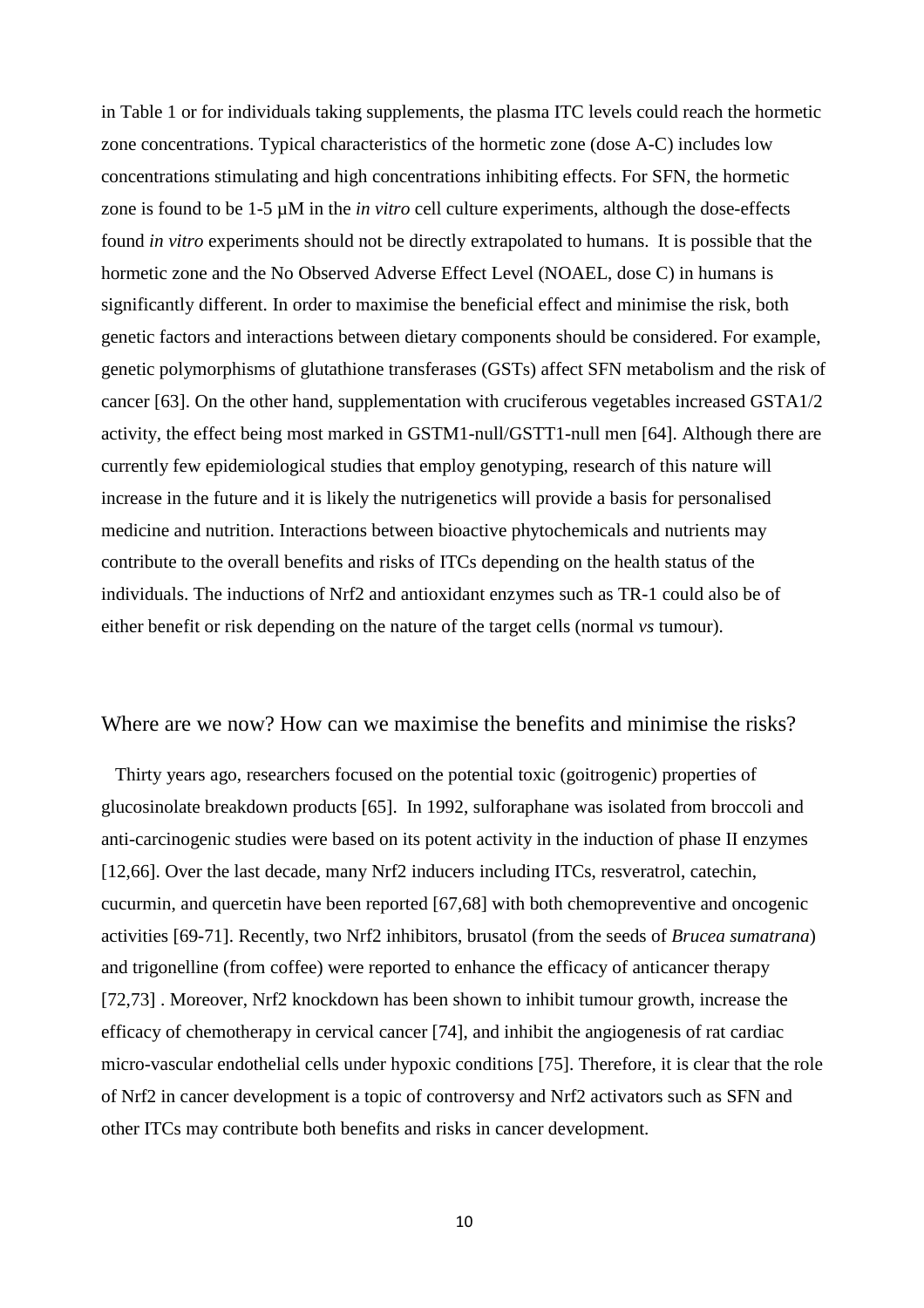An understanding of the complex plethora and divergent natures of ITCs and other dietary Nrf2 activators and their hormetic dose responses, combined with an accurate diagnosis (stage of cancer), and genetic analysis may, in the not-too-distant future, initiate the significant potential that personalised medicine may have. New diagnostic techniques exploiting gold nanoparticles can spot tumour-like masses as small as 5 mm in the liver [76]. Gold nanoparticles with a polyelectrolyte coating can make even smaller tumours visible through X-ray scatter imaging, thereby enabling earlier diagnosis. Once tumours can be diagnosed at such a very early stage, a potential therapeutic approach could be the nanoencapsulation of cancer-fighting phytochemicals or drugs through monitored and targeted delivery [77]. But, it must be remembered that ITCs at high concentrations are also toxic towards normal cells. Adverse effects have been reported in *in vitro* studies using 10-30 µM SFN, including induction of DNA, RNA and mitochondrial damage [78-80]. Moreover, there was also a case report of liver toxicity in an individual who consumed 800 ml broccoli soup a day for 4 weeks [81]. Low levels of ITCs can generate reactive oxygen species (ROS), and activate Nrf2-ARE to switch on antioxidant enzymes. Although high levels of ROS can damage protein, lipids and DNA in cells, low levels of ROS can play an important role in immune defence, antibacterial action, vascular tone, and signal transduction [82]. Recently, James Watson hypothesised that diabetes, dementias, cardiovascular disease and some cancers are all linked to a failure to generate sufficient ROS [83]. The challenge is to define the balance between the generation of ROS and the antioxidant capacity in each type of cells. For dietary ITCs, it is important to define the optimal range of intakes for promoting health. Nevertheless, further human studies are required to establish the personalised optimal doses, safety and efficacy profiles using more sensitive biomarkers.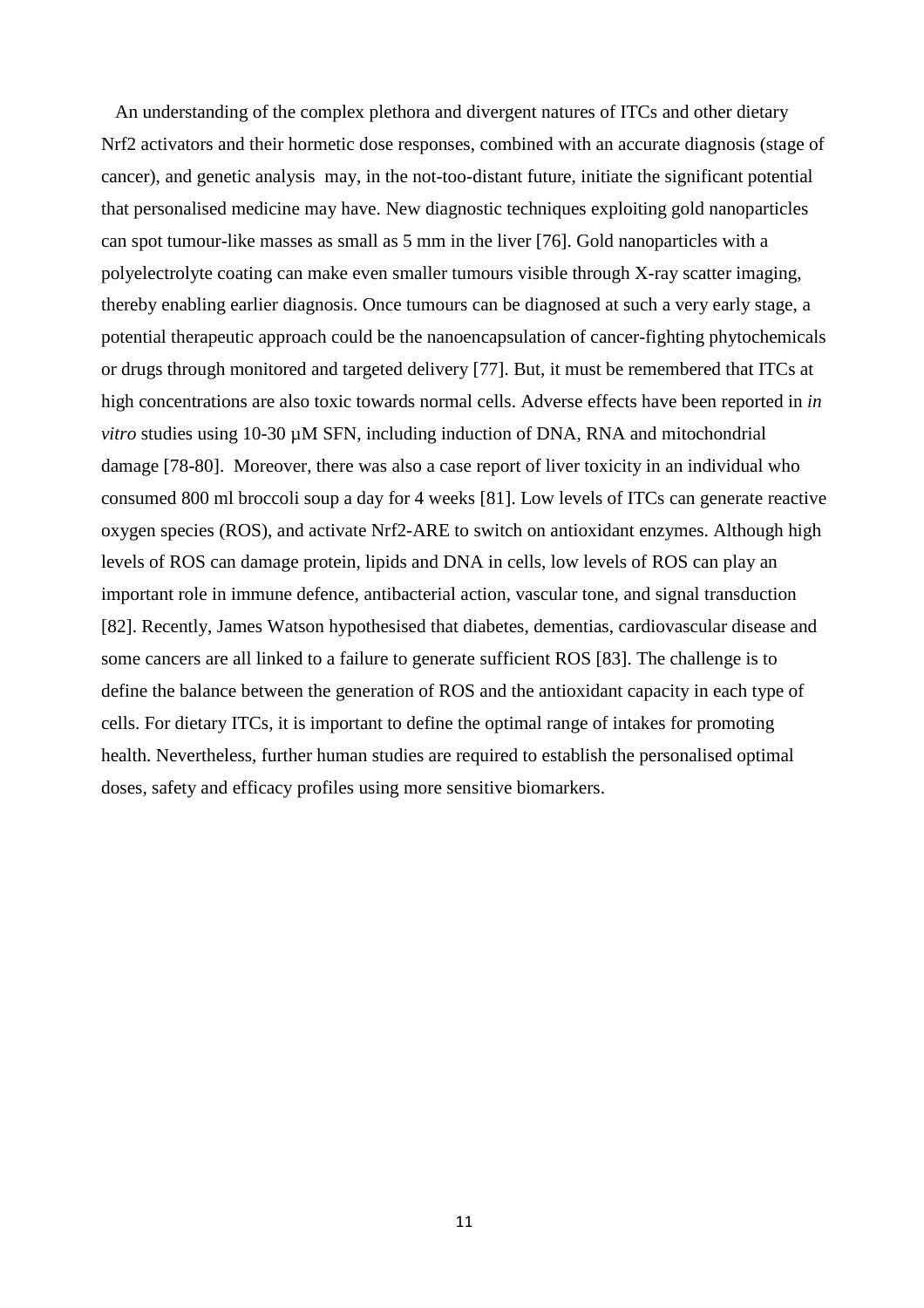## **Materials and Methods**

### **Materials**

 Sulforaphane was purchased from Enzo Life Sciences (UK). Sodium selenite, dimethylsulfoxide (DMSO), hydrogen peroxide, Bradford reagent, methylthiazolyldiphenyltetrazolium bromide (MTT), phenylmethylsulfonyl fluoride (PMSF), and all other materials and reagents were purchased from Sigma-Aldrich (UK). Rabbit polyclonal primary antibodies to Nrf2, Sam68 and horseradish peroxidase (HRP)-conjugated goat anti-rabbit IgG as secondary antibodies were all obtained from Santa Cruz Biotechnology Inc. (Heidelberg, Germany). Anticollagen IV and anti-human CD31/PECAM-1 were purchased from Millipore and BD Biosciences (UK), respectively. Secondary antibodies conjugated with Cy2 and Cy3 were purchased from Jackson Immuno Research (UK). Mini-complete proteinase inhibitor and WST-1 reagent were purchased from Roche Applied Sciences (UK). Electrophoresis and Western blotting supplies were supplied by Bio-Rad (UK). The enhanced chemiluminescence (ECL) kit was purchased from GE Healthcare (UK).

### Cell culture

 Immortalised human hepatocytes (defined as HHL-5) were kindly supplied by Dr Arvind Patel, Medical Research Council (MRC) Virology Unit (Glasgow, UK) [84]. All other cell lines were purchased from ATCC. Cells were routinely cultured in DMEM supplemented with foetal bovine serum (10%), 2mM glutamine, penicillin (100 U/ml) and streptomycin (100 µg/ml) under 5%  $CO<sub>2</sub>$  in air at 37°C.

# Cell proliferation assay

The cell proliferation MTT assay was employed to detect the toxicity of SFN (1-160  $\mu$ M) on cultured cells. When cells were at approximately 70–80% confluence, cells were exposed to various concentrations of SFN for different times using DMSO (0.1%) as control. After all treatments, the medium was removed, 5 mg/ml MTT was added, and incubated at  $37^{\circ}$ C for 1 h to allow the MTT to be metabolized. Then the formazan produced was re-suspended in 100 µl DMSO per well. The final absorbance in the wells was recorded using a microplate reader (BMG Labtech Ltd, UK) at a wavelength of 550 nm and a reference wavelength of 650 nm.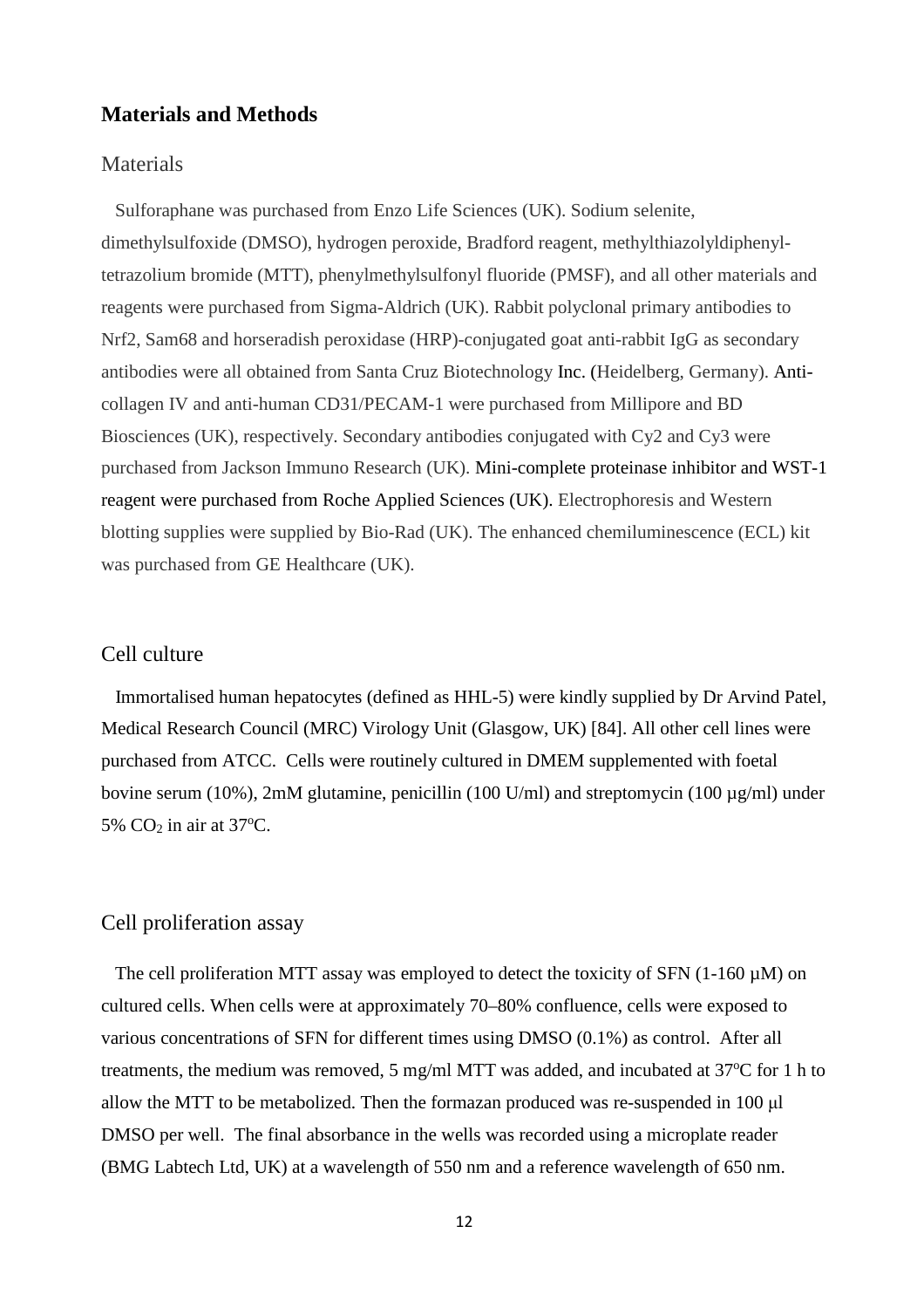### Cell migration assay

 Cell migration was quantified using a ThinCert cell culture inserts cell migration assay (Greiner Bio-One Ltd.). After overnight starvation in serum free medium, cells were treated with various concentrations of SFN for 24 h, the cells migrating through a PET membrane were labelled fluorescently with Calcein-AM and quantified by microplate reader (BMG Labtech Ltd, UK) with an excitation wavelength of 485 nm and emission wavelength of 525 nm.

#### Protein extraction and Western blot Analysis

 For total protein, HHL-5 cells were washed twice with ice-cold PBS, harvested by scraping in 20 mM Tris-HCl (pH 8), 150 mM NaCl, 2 mM EDTA, 10% glycerol, 1% Nonidet P40 (NP-40) containing mini-complete proteinase inhibitor. The cell suspensions were placed in an ice bath for 20 min and then centrifuged at 12,000 g for 15 min at  $4^{\circ}$ C. Supernatant was collected and the protein concentration determined by the Bradford Brilliant Blue G dye-binding assay of using BSA as a standard. For the nuclear protein, the extraction was performed by using a Nuclear Extract Kit (Active Motif, UK), following the manufacturer's instructions.

 Protein extracts were heated at 95°C for 5 min in loading buffer and loaded onto 10% SDSpolyacrylamide gels together with a molecular weight marker. After routine electrophoresis and transfer, the polyvinylidene difluoride (PVDF) membrane was blocked with 5% fat free milk in PBST (0.05% Tween 20) for 1 h and incubated with a specific primary antibody in 5% milk in PBST for 1 h. The membrane was washed three times for 45 min with PBST and then incubated with the secondary antibody diluted with 5% milk in PBST for 1 h. After three further washes for 45 min with PBST, the antibody binding was determined using an ECL kit (GE Healthcare, UK) and densitometry was measured by Fluor Chem Imager (Alpha Innotech, San Leandro, CA).

#### Angiogenesis assay - tube formation in a 3-D model

 Human umbilical vein endothelial cells (HUVEC) and pericytes (PVC) were co-cultured in collagen type I gel as described previously [85]. SFN  $(0-40 \mu M)$  was added to the medium (top of 3-D collagen gel) and the medium was changed every 24 h with fresh SFN added. At day 5, samples were fixed, immunostained with CD31 and collagen type IV and counterstained with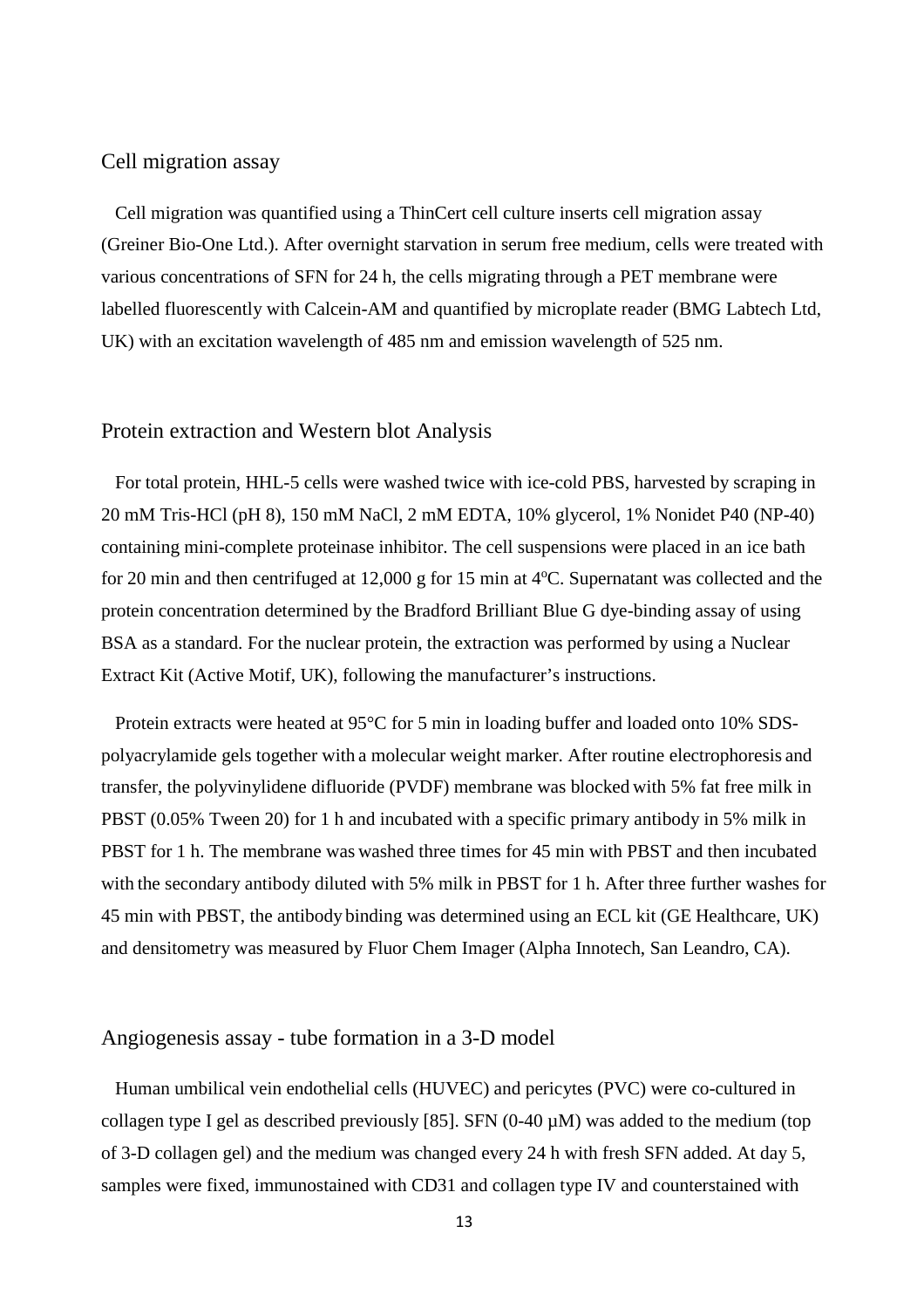DAPI. Magnification pictures were taken from five random fields of each sample and average tube length measured.

# **Statistics**

Data are represented as the mean  $\pm$  SD. The differences between the groups were examined using one-way ANOVA test, or student's t-test. A *p* value <0.05 was considered to be statistically significant. IC<sub>50</sub> values of SFN and H<sub>2</sub>O<sub>2</sub> were determined using CalcuSyn Software (Biosoft, UK).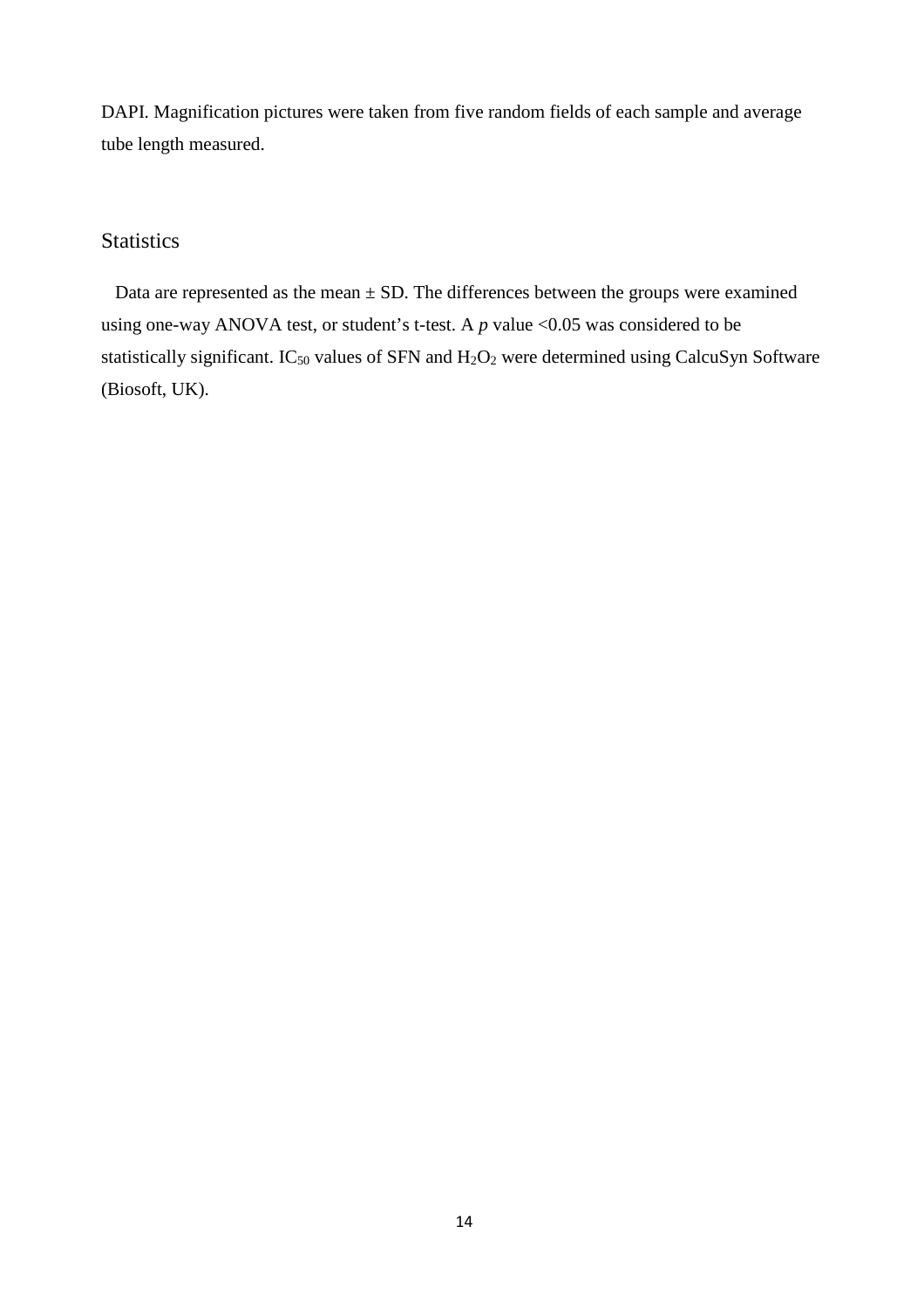### **Conclusions and future perspectives**

 Based on findings from the research reported here, greater effort should be expended on the evaluation of the interactive/synergistic effects on the cancer risk of various phytochemicals and phytochemical-rich foods. Risk/benefit assessment of ITCs and other dietary bioactives may be linked to genotype, health status or tumour stage, and of course the dose, all of which must be included in future research priorities. More precise dietary guidelines and policies for cancer prevention could also be developed based on the understanding of these fundamental factors. There are at least five ongoing human trials using SFN or broccoli sprout preparations registered with http://www.clinicaltrials.gov/ and it will be of great interest to study the results in coming years. In the absence of precise knowledge in these areas, it is considered prudent to study the molecular mechanisms of the interactions between ITCs and other bioactives/nutrients in cell cultures and animal models prior to undertaking large, very expensive human trials. In this sense, β-carotene has been a good example. In observational studies, high intake of carotenoids from food has been associated with reduced risk of cancer. However, observational studies are inherently unreliable and it would be a big mistake to conduct human trials without having sufficient information about the mechanisms of action in cells. In intervention trials, β-carotene supplements have not been found to offer any benefits; in fact, when taken in high doses for a long period of time, they slightly increased the risk of some forms of cancer [86]. However, this is an area of activity that is rapidly developing and this assessment may well need to be revisited in the light of emerging scientific data. These results show that low concentrations of ITCs especially SFN may be potentially beneficial or harmful, depending on the endpoint of interest and the cell type, i.e. beneficial to normal angiogenesis and harmful in promotion of cancer cell growth. SFN is important because it is present in our normal diet from cruciferous vegetables and also because of its commercial applications (there are many different brands of broccoli extracts marketed as supplements). Based on the hormetic dose response, nutraceutical producers should carefully consider the efficacy of the application of ITC/SFN-rich products/supplements. On the basis of their biphasic effects on cell growth and migration, there is no doubt that ITCs belong to the so-called hormetic class of phytochemicals.

 In summary, low concentrations of ITCs can potentially be either beneficial or harmful. Since there is little selectivity in the hormetic effect, the benefits or risks of ITCs at lower doses could be different in normal and tumour cells. In tumour cells, low doses of SFN could have the capability to increase the risk of tumour development. In contrast, in normal endothelial cells, SFN could be significantly cardio-protective (angiogenetic). This type of conflict between

15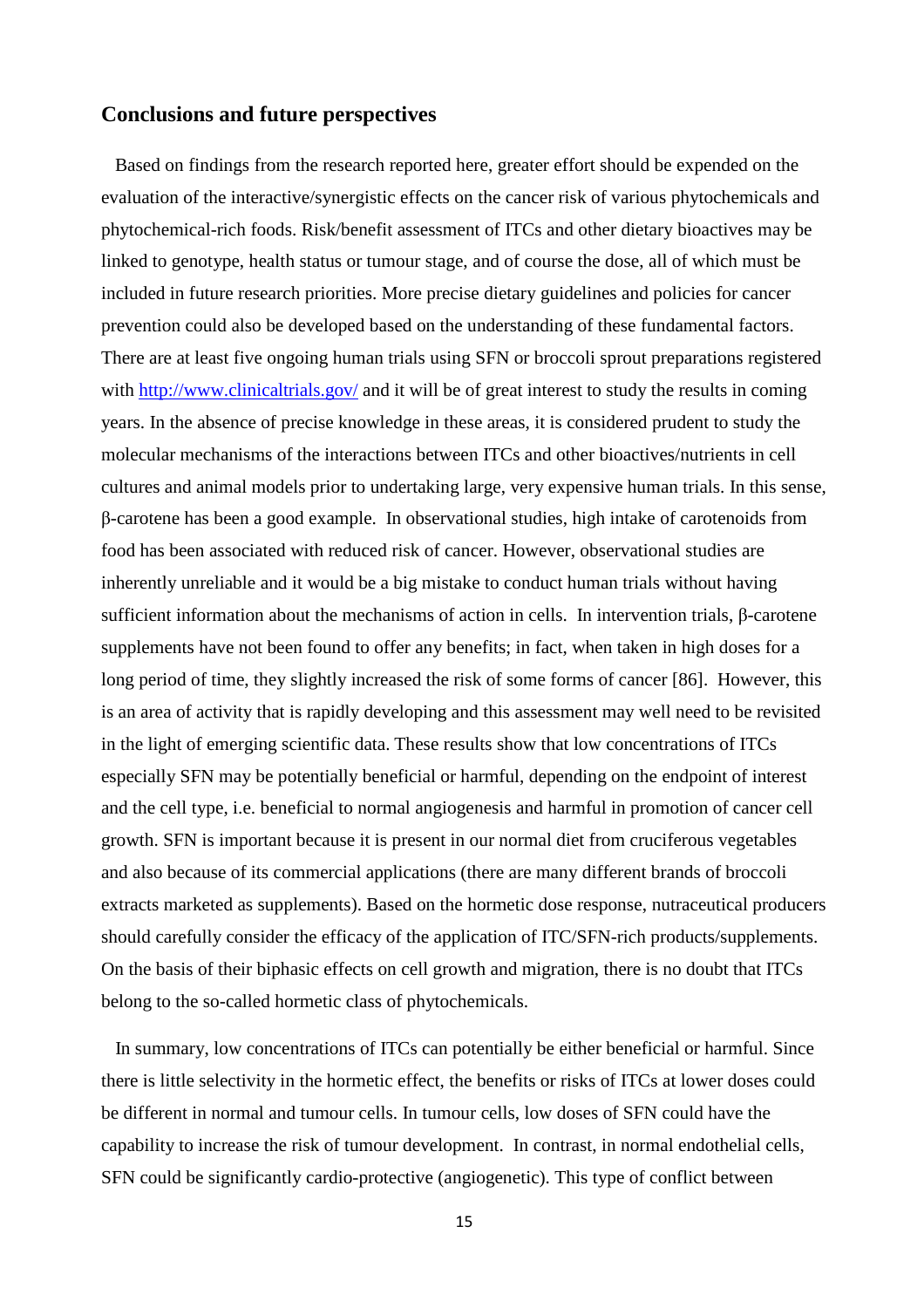beneficial and harmful effects is not uncommon and may be related to the different biological systems, tissues and chemical agents under investigation [87]. The evidence regarding the hormetic dose response induced by SFN is obvious, but the relevant molecular mechanisms are not fully understood, and thus deserve greater attention in future research. Nutrition scientists and oncologists should be aware of the potential risks of dietary ITCs, especially of the possible role of hormesis if they are used as food supplements. Finally, the majority of the available evidence described above is based on *in vitro* cell culture experiments. Research is also needed to evaluate the relative risks, as well as benefits, of the hormetic effects in medium- to long-term supplementation with dietary ITCs and other phytochemicals in animal studies and small scale human trials.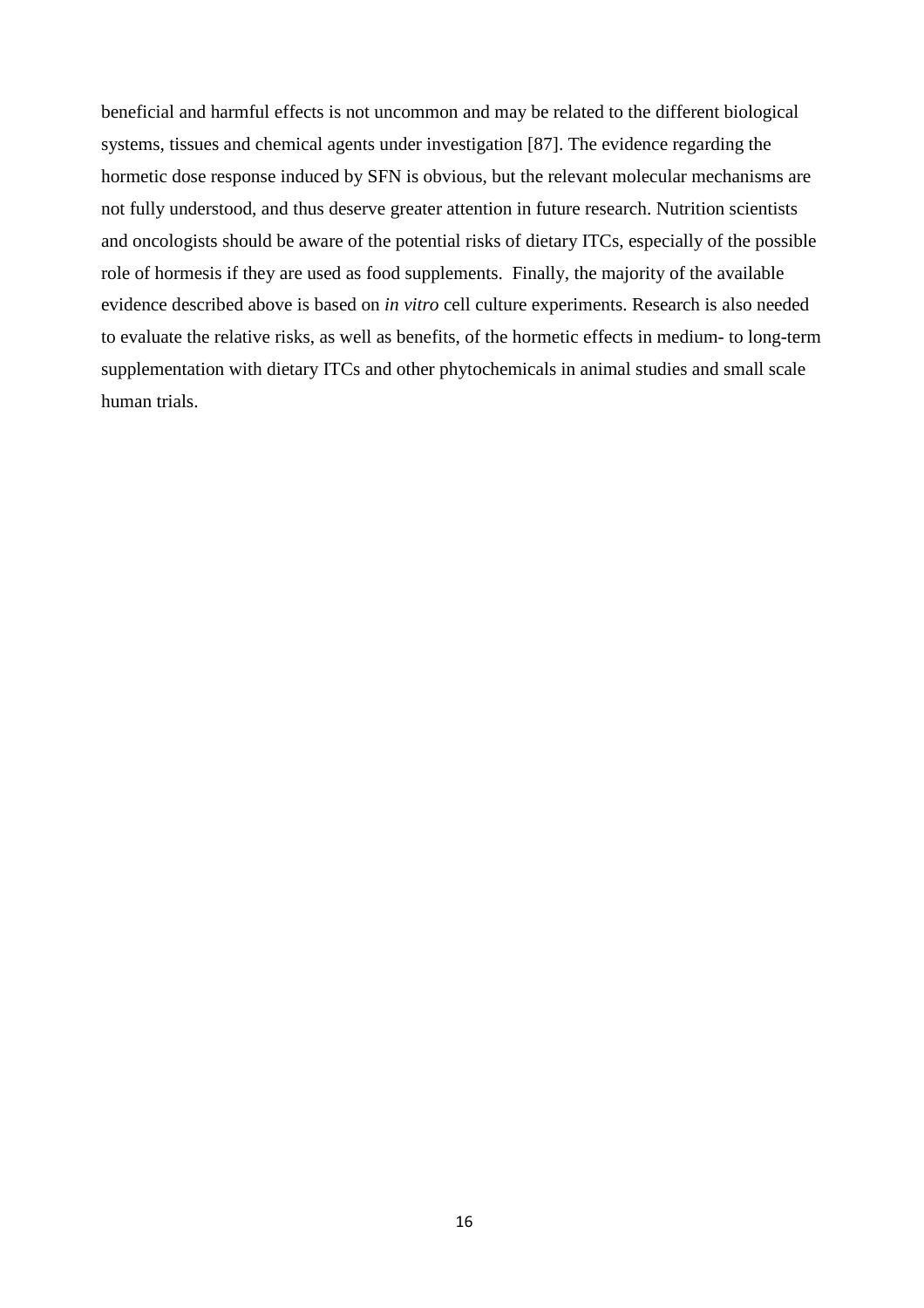# **Acknowledgements:**

The authors are grateful to Dr Arvind Patel (MRC Virology Unit, Glasgow) for providing the immortalised human hepatocytes. The authors also wish to thank previous group members and colleagues Mr Jim Bacon and Professor Sue Fairweather-Tait for helpful discussions during the preparation of this manuscript.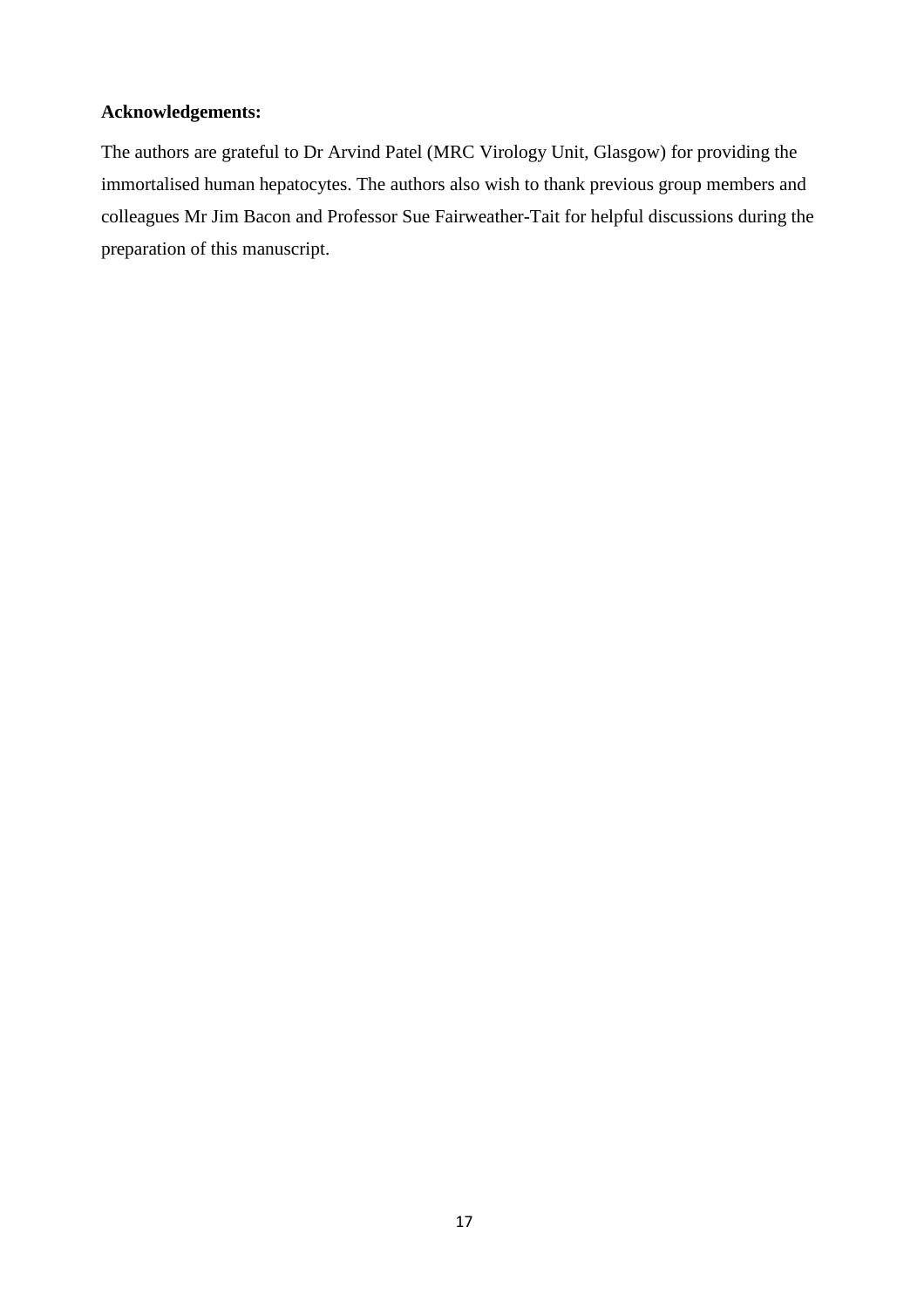#### **Figure legends**

#### **Fig. 1. Effects of SFN on the proliferation of normal and tumour cells.**

When cells grew to 70–80% confluence, a range of doses of SFN (0-160  $\mu$ M) were added to the cell culture medium for 24-48 h. The control cells were treated with DMSO (0.1%), and cell viability was determined by the MTT cell proliferation assay (CCD-1092SK cell viability was determined by WST-1 assay according to manufacturer's instructions [88]). Each data point represents the mean  $\pm$  SD of at least 5 replicates. Statistical significance from the control, \*p< 0.05, or \*\*p<0.01. A: results from bladder cancer T24, hepatoma HepG2, and colon cancer Caco-2 cells. B: Results from immortalised hepatocyte HHL-5, colon epithelial CCD841, and skin fibroblast CCD-1092SK cell lines.

#### **Fig. 2. Effects of SFN and 3-MA on cell migration.**

A: After starvation overnight, bladder cancer T24 cells were treated with SFN at the concentrations indicated for 24 h, cell migration was measured by a cell migration assay using the ThinCert cell culture inserts (Greiner Bio-One Ltd.). Each bar represents the mean  $\pm$  SD of 3 replicates. B: Effect of pretreatment of 3-MA on cell migration. DMSO (0.1% was used as a control). Statistical significance from the control, \*p<0.05, or \*\*p<0.01.

#### **Fig. 3. Effect of SFN on translocation of Nrf2 into cell nucleus.**

Nrf2 was detected in nuclear extracts from cells exposed to SFN  $(0, 2.5, 5, 5, 10, 10, \mu M)$  for 24 h, using a Western blot assay. Control cells were treated with DMSO (0.1%). A: immortalised human hepatocyte HHL-5; B: human heptoma HepG2 cells.

#### **Fig. 4. Effect of pre-treatment of cells with SFN protect against H2O2-induced cell death.**

Cells were cultured in 96 well plates. When they reached 70–80% confluence, cells were pre-treated with SFN (5  $\mu$ M) for 24 h (HHL-5, A) or 48 h (MCF-7, B). The cell culture medium was replaced with H<sub>2</sub>O<sub>2</sub> at the concentrations indicated for a further 24 h. C: HHL-5 cell were pre-treated with SFN  $(2 \mu M)$  and Se (0.1  $\mu$ M) for 24 h before exposure to H<sub>2</sub>O<sub>2</sub> (400  $\mu$ M) for a further 24 h. The cell viability was measured using MTT assay. Statistical significance from corresponding controls: \*p<0.05; \*\*p<0.01.

#### **Fig. 5. Effect of SFN on endothelial tube formation in a 3-D angiogenesis assay.**

Culture medium supplemented with SFN  $(0-40 \mu M)$  was added to the top of 3-D collagen gels and then changed every 24 h with fresh SFN added. 3-D gels were fixed at day 5, immunostained with CD31 (red)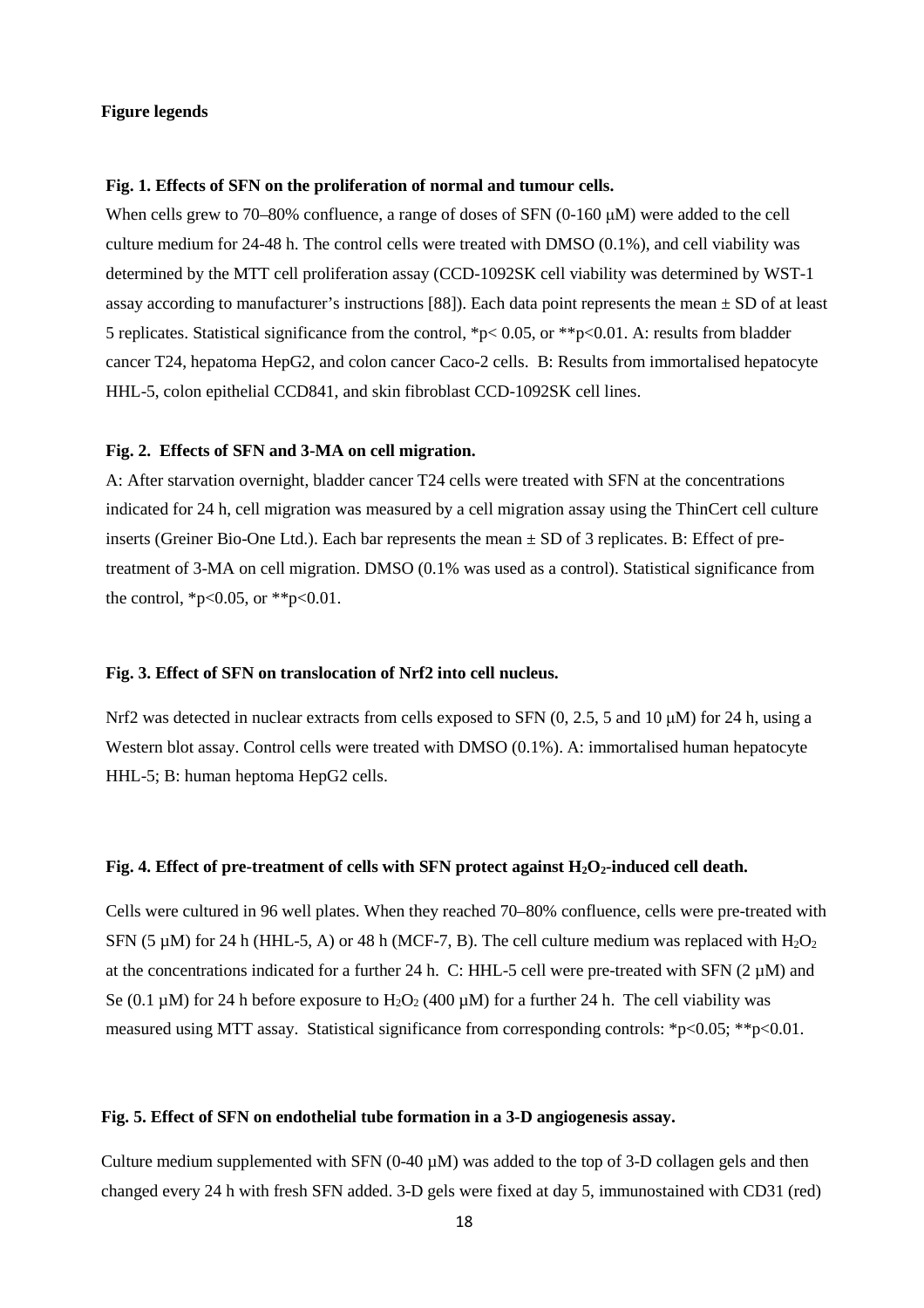and collagen type IV (green), and counterstained with DAPI (blue). (A): Low magnification pictures were taken from five random fields of each sample and calculated for average tube length. (B) Representative pictures are shown in triple staining with higher magnification. Data are expressed as mean  $\pm$  SD (n=5) (C).  $*P<0.05$ ;  $*P<0.01$  compared to untreated control.

#### **Fig. 6. A schematic diagram on the hormetic effect of ITCs.**

For all cell types, dosage range 0-A is safe. In the majority of diets, the intakes of hormetic phytochemicals are likely to fall within this safe range. For normal cells, dose B could be used promote new blood vessel formation or promote wound healing; doses >C are toxic. For tumour cells, doses between A and C should be avoided; and doses >C to D could be used for chemotherapy.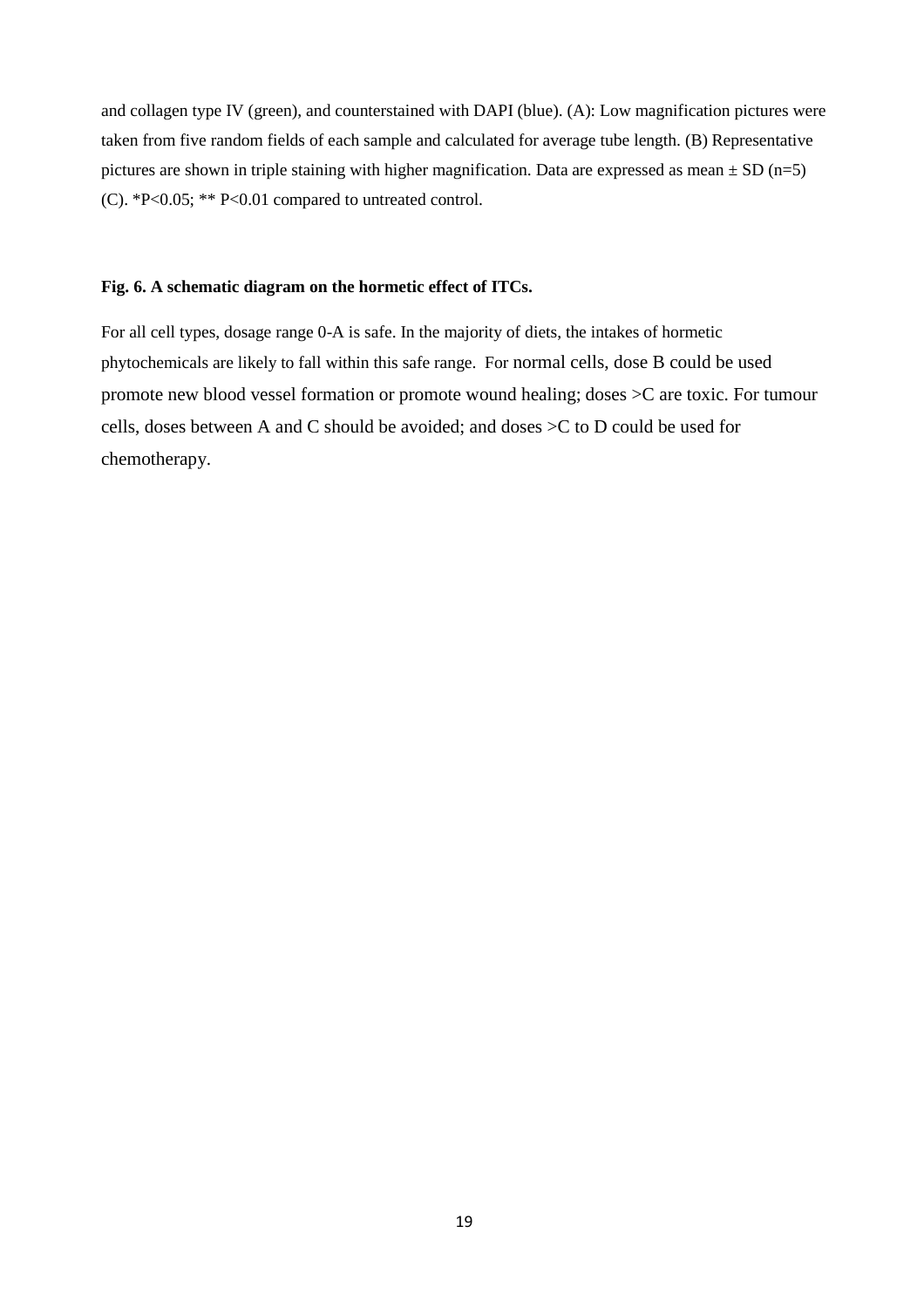# **References**

- 1. Calabrese EJ, Iavicoli I, Calabrese V (2013) Hormesis: its impact on medicine and health. Hum Exp Toxicol 32: 120-152.
- 2. Calabrese EJ (2005) Cancer biology and hormesis: human tumor cell lines commonly display hormetic (biphasic) dose responses. Crit Rev Toxicol 35: 463-582.
- 3. Mattson MP (2008) Dietary factors, hormesis and health. Ageing Res Rev 7: 43-48.
- 4. Son TG, Camandola S, Mattson MP (2008) Hormetic dietary phytochemicals. Neuromolecular Med 10: 236-246.
- 5. Calabrese EJ, Mattson MP, Calabrese V (2010) Resveratrol commonly displays hormesis: occurrence and biomedical significance. Hum Exp Toxicol 29: 980-1015.
- 6. Speciale A, Chirafisi J, Saija A, Cimino F (2011) Nutritional antioxidants and adaptive cell responses: an update. Curr Mol Med 11: 770-789.
- 7. Pietsch K, Saul N, Chakrabarti S, Sturzenbaum SR, Menzel R, et al. (2011) Hormetins, antioxidants and prooxidants: defining quercetin-, caffeic acid- and rosmarinic acid-mediated life extension in C. elegans. Biogerontology 12: 329-347.
- 8. Vargas AJ, Burd R (2010) Hormesis and synergy: pathways and mechanisms of quercetin in cancer prevention and management. Nutr Rev 68: 418-428.
- 9. Cornelius C, Perrotta R, Graziano A, Calabrese EJ, Calabrese V (2013) Stress responses, vitagenes and hormesis as critical determinants in aging and longevity: Mitochondria as a "chi". Immun Ageing 10: 15.
- 10. Mattson MP (2008) Hormesis defined. Ageing Res Rev 7: 1-7.
- 11. Thimmulappa RK, Mai KH, Srisuma S, Kensler TW, Yamamoto M, et al. (2002) Identification of Nrf2 regulated genes induced by the chemopreventive agent sulforaphane by oligonucleotide microarray. Cancer Res 62: 5196-5203.
- 12. Zhang Y, Talalay P, Cho CG, Posner GH (1992) A major inducer of anticarcinogenic protective enzymes from broccoli: isolation and elucidation of structure. Proc Natl Acad Sci U S A 89: 2399- 2403.
- 13. Cheung KL, Kong AN (2010) Molecular targets of dietary phenethyl isothiocyanate and sulforaphane for cancer chemoprevention. AAPS J 12: 87-97.
- 14. Jakubikova J, Sedlak J, Bacon J, Goldson A, Bao Y (2005) Effects of MEK1 and PI3K inhibitors on allyl-, benzyl- and phenylethyl-isothiocyanate-induced G2/M arrest and cell death in Caco-2 cells. Int J Oncol 27: 1449-1458.
- 15. Gupta P, Kim B, Kim SH, Srivastava SK (2014) Molecular targets of isothiocyanates in cancer: Recent advances. Mol Nutr Food Res.
- 16. Gamet-Payrastre L, Li P, Lumeau S, Cassar G, Dupont MA, et al. (2000) Sulforaphane, a naturally occurring isothiocyanate, induces cell cycle arrest and apoptosis in HT29 human colon cancer cells. Cancer Res 60: 1426-1433.
- 17. Suppipat K, Park CS, Shen Y, Zhu X, Lacorazza HD (2012) Sulforaphane induces cell cycle arrest and apoptosis in acute lymphoblastic leukemia cells. PLoS One 7: e51251.
- 18. Yu X, Kensler T (2005) Nrf2 as a target for cancer chemoprevention. Mutat Res 591: 93-102.
- 19. Hayes JD, McMahon M, Chowdhry S, Dinkova-Kostova AT (2010) Cancer chemoprevention mechanisms mediated through the Keap1-Nrf2 pathway. Antioxid Redox Signal 13: 1713-1748.
- 20. Kensler TW, Egner PA, Agyeman AS, Visvanathan K, Groopman JD, et al. (2013) Keap1-nrf2 signaling: a target for cancer prevention by sulforaphane. Top Curr Chem 329: 163-177.
- 21. Lau A, Villeneuve NF, Sun Z, Wong PK, Zhang DD (2008) Dual roles of Nrf2 in cancer. Pharmacol Res 58: 262-270.
- 22. Wang XJ, Sun Z, Villeneuve NF, Zhang S, Zhao F, et al. (2008) Nrf2 enhances resistance of cancer cells to chemotherapeutic drugs, the dark side of Nrf2. Carcinogenesis 29: 1235-1243.
- 23. DeNicola GM, Karreth FA, Humpton TJ, Gopinathan A, Wei C, et al. (2011) Oncogene-induced Nrf2 transcription promotes ROS detoxification and tumorigenesis. Nature 475: 106-109.
- 24. Zhang DD (2010) The Nrf2-Keap1-ARE signaling pathway: The regulation and dual function of Nrf2 in cancer. Antioxid Redox Signal 13: 1623-1626.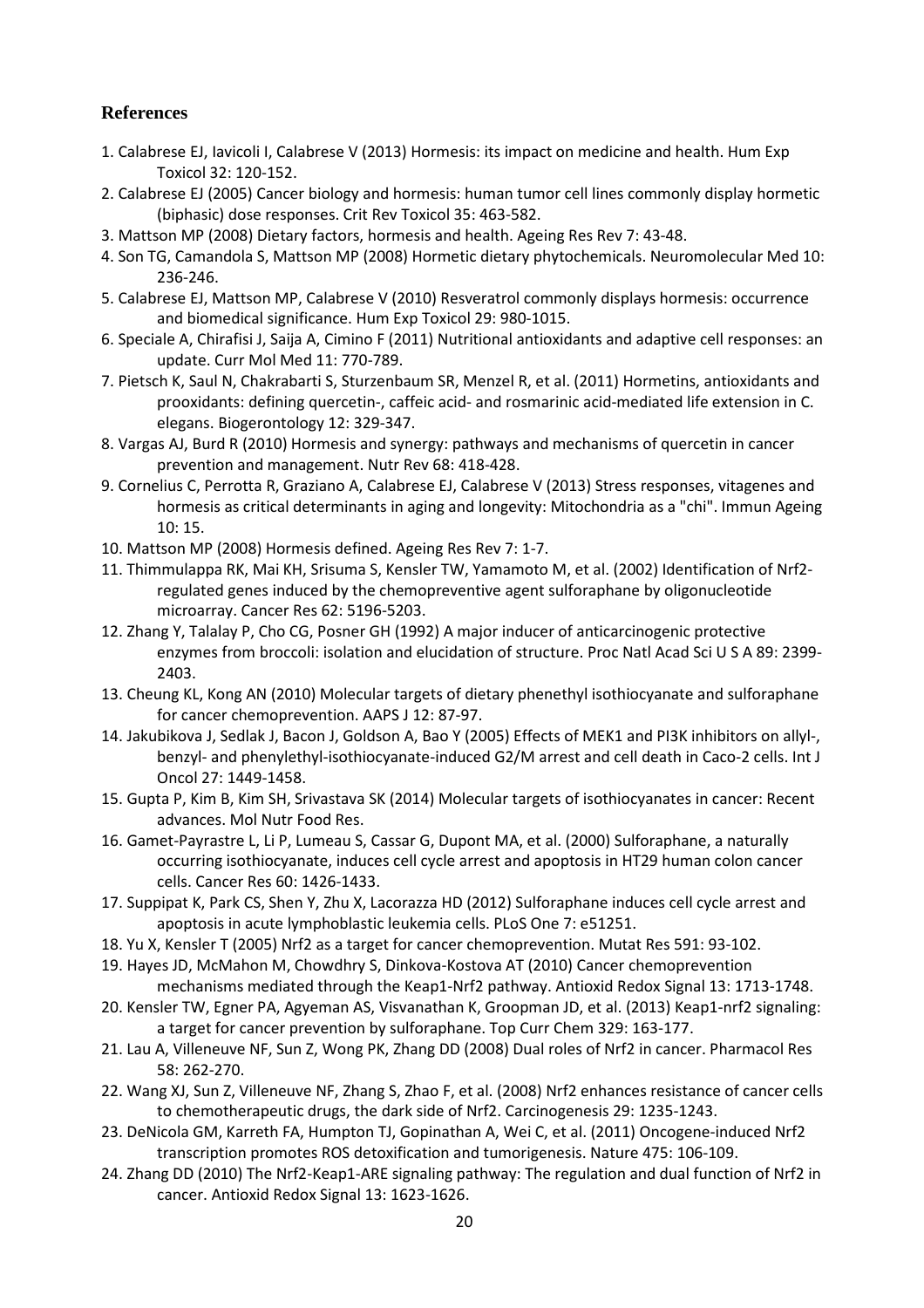- 25. Kensler TW, Wakabayashi N (2010) Nrf2: friend or foe for chemoprevention? Carcinogenesis 31: 90- 99.
- 26. Mitsuishi Y, Motohashi H, Yamamoto M (2012) The Keap1-Nrf2 system in cancers: stress response and anabolic metabolism. Front Oncol 2: 200.
- 27. Homma S, Ishii Y, Morishima Y, Yamadori T, Matsuno Y, et al. (2009) Nrf2 enhances cell proliferation and resistance to anticancer drugs in human lung cancer. Clin Cancer Res 15: 3423-3432.
- 28. Lister A, Nedjadi T, Kitteringham NR, Campbell F, Costello E, et al. (2011) Nrf2 is overexpressed in pancreatic cancer: implications for cell proliferation and therapy. Mol Cancer 10: 37.
- 29. Li D, Wang W, Shan YJ, Barrera LN, Howie AF, et al. (2012) Synergy between sulforaphane and selenium in the up-regulation of thioredoxin reductase and protection against hydrogen peroxide-induced cell death in human hepatocytes. Food Chemistry 133: 300-307.
- 30. Barrera LN, Cassidy A, Wang W, Wei T, Belshaw NJ, et al. (2012) TrxR1 and GPx2 are potently induced by isothiocyanates and selenium, and mutually cooperate to protect Caco-2 cells against free radical-mediated cell death. Biochim Biophys Acta 1823: 1914-1924.
- 31. Zanichelli F, Capasso S, Cipollaro M, Pagnotta E, Carteni M, et al. (2012) Dose-dependent effects of R-sulforaphane isothiocyanate on the biology of human mesenchymal stem cells, at dietary amounts, it promotes cell proliferation and reduces senescence and apoptosis, while at anticancer drug doses, it has a cytotoxic effect. Age (Dordr) 34: 281-293.
- 32. Misiewicz I, Skupinska K, Kowalska E, Lubinski J, Kasprzycka-Guttman T (2004) Sulforaphanemediated induction of a phase 2 detoxifying enzyme NAD(P)H:quinone reductase and apoptosis in human lymphoblastoid cells. Acta Biochim Pol 51: 711-721.
- 33. Jackson SJ, Singletary KW (2004) Sulforaphane inhibits human MCF-7 mammary cancer cell mitotic progression and tubulin polymerization. J Nutr 134: 2229-2236.
- 34. Melchini A, Needs PW, Mithen RF, Traka MH (2012) Enhanced in vitro biological activity of synthetic 2-(2-pyridyl) ethyl isothiocyanate compared to natural 4-(methylsulfinyl) butyl isothiocyanate. J Med Chem 55: 9682-9692.
- 35. Li Y, Paonessa JD, Zhang Y (2012) Mechanism of chemical activation of Nrf2. PLoS One 7: e35122.
- 36. Giudice A, Montella M (2006) Activation of the Nrf2-ARE signaling pathway: a promising strategy in cancer prevention. Bioessays 28: 169-181.
- 37. Shelton P, Jaiswal AK (2013) The transcription factor NF-E2-related factor 2 (Nrf2): a protooncogene? FASEB J 27: 414-423.
- 38. Brigelius-Flohe R, Muller M, Lippmann D, Kipp AP (2012) The yin and yang of nrf2-regulated selenoproteins in carcinogenesis. Int J Cell Biol 2012: 486147.
- 39. Nishikawa T, Tsuno NH, Okaji Y, Sunami E, Shuno Y, et al. (2010) The inhibition of autophagy potentiates anti-angiogenic effects of sulforaphane by inducing apoptosis. Angiogenesis 13: 227- 238.
- 40. Ye L, Dinkova-Kostova AT, Wade KL, Zhang Y, Shapiro TA, et al. (2002) Quantitative determination of dithiocarbamates in human plasma, serum, erythrocytes and urine: pharmacokinetics of broccoli sprout isothiocyanates in humans. Clin Chim Acta 316: 43-53.
- 41. Gasper AV, Al-Janobi A, Smith JA, Bacon JR, Fortun P, et al. (2005) Glutathione S-transferase M1 polymorphism and metabolism of sulforaphane from standard and high-glucosinolate broccoli. Am J Clin Nutr 82: 1283-1291.
- 42. Cramer JM, Jeffery EH (2011) Sulforaphane absorption and excretion following ingestion of a semipurified broccoli powder rich in glucoraphanin and broccoli sprouts in healthy men. Nutr Cancer 63: 196-201.
- 43. Clarke JD, Hsu A, Riedl K, Bella D, Schwartz SJ, et al. (2011) Bioavailability and inter-conversion of sulforaphane and erucin in human subjects consuming broccoli sprouts or broccoli supplement in a cross-over study design. Pharmacol Res 64: 456-463.
- 44. Ji Y, Morris ME (2003) Determination of phenethyl isothiocyanate in human plasma and urine by ammonia derivatization and liquid chromatography-tandem mass spectrometry. Anal Biochem 323: 39-47.
- 45. Dinkova-Kostova AT, Kostov RV (2012) Glucosinolates and isothiocyanates in health and disease. Trends Mol Med 18: 337-347.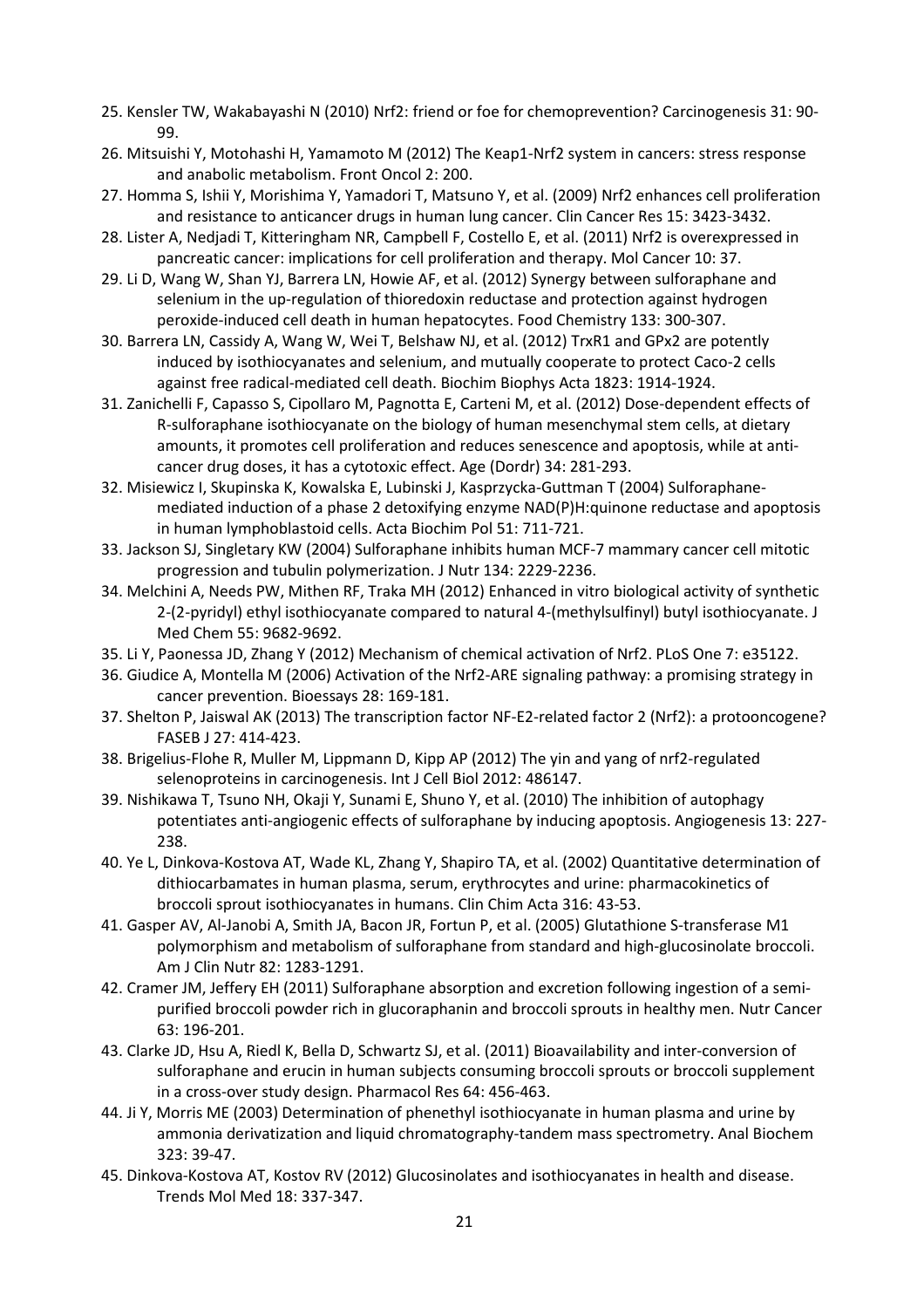- 46. McNaughton SA, Marks GC (2003) Development of a food composition database for the estimation of dietary intakes of glucosinolates, the biologically active constituents of cruciferous vegetables. Br J Nutr 90: 687-697.
- 47. Galgano F, Favati F, Caruso M, Pietrafesa A, Natella S (2007) The influence of processing and preservation on the retention of health-promoting compounds in broccoli. J Food Sci 72: S130- 135.
- 48. Rungapamestry V, Duncan AJ, Fuller Z, Ratcliffe B (2007) Effect of meal composition and cooking duration on the fate of sulforaphane following consumption of broccoli by healthy human subjects. Br J Nutr 97: 644-652.
- 49. Keum YS, Jeong WS, Kong AN (2005) Chemopreventive functions of isothiocyanates. Drug News Perspect 18: 445-451.
- 50. Fimognari C, Hrelia P (2007) Sulforaphane as a promising molecule for fighting cancer. Mutat Res 635: 90-104.
- 51. Zhang Y (2004) Cancer-preventive isothiocyanates: measurement of human exposure and mechanism of action. Mutat Res 555: 173-190.
- 52. Miller PE, Snyder DC (2012) Phytochemicals and cancer risk: a review of the epidemiological evidence. Nutr Clin Pract 27: 599-612.
- 53. Michaud DS, Spiegelman D, Clinton SK, Rimm EB, Willett WC, et al. (1999) Fruit and vegetable intake and incidence of bladder cancer in a male prospective cohort. J Natl Cancer Inst 91: 605-613.
- 54. Watson J (2013) Oxidants, antioxidants and the current incurability of metastatic cancers. Open Biol 3: 120144.
- 55. Oehme I, Linke JP, Bock BC, Milde T, Lodrini M, et al. (2013) Histone deacetylase 10 promotes autophagy-mediated cell survival. Proc Natl Acad Sci U S A 110: E2592-2601.
- 56. Calabrese EJ (2013) Hormetic mechanisms. Crit Rev Toxicol 43: 580-606.
- 57. Hara T, Nakamura K, Matsui M, Yamamoto A, Nakahara Y, et al. (2006) Suppression of basal autophagy in neural cells causes neurodegenerative disease in mice. Nature 441: 885-889.
- 58. Herman-Antosiewicz A, Johnson DE, Singh SV (2006) Sulforaphane causes autophagy to inhibit release of cytochrome C and apoptosis in human prostate cancer cells. Cancer Res 66: 5828- 5835.
- 59. Shan Y, Zhang L, Bao Y, Li B, He C, et al. (2013) Epithelial-mesenchymal transition, a novel target of sulforaphane via COX-2/MMP2, 9/Snail, ZEB1 and miR-200c/ZEB1 pathways in human bladder cancer cells. J Nutr Biochem 24: 1062-1069.
- 60. Hahm ER, Chandra-Kuntal K, Desai D, Amin S, Singh SV (2012) Notch activation is dispensable for D, L-sulforaphane-mediated inhibition of human prostate cancer cell migration. PLoS One 7: e44957.
- 61. Xu T, Ren D, Sun X, Yang G (2012) Dual roles of sulforaphane in cancer treatment. Anticancer Agents Med Chem 12: 1132-1142.
- 62. Hendrickx W, Decock J, Mulholland F, Bao Y, Fairweather-Tait S (2013) Selenium Biomarkers in Prostate Cancer Cell Lines and Influence of Selenium on Invasive Potential of PC3 Cells. Front Oncol 3: 239.
- 63. Moy KA, Yuan JM, Chung FL, Wang XL, Van Den Berg D, et al. (2009) Isothiocyanates, glutathione Stransferase M1 and T1 polymorphisms and gastric cancer risk: a prospective study of men in Shanghai, China. Int J Cancer 125: 2652-2659.
- 64. Navarro SL, Chang JL, Peterson S, Chen C, King IB, et al. (2009) Modulation of human serum glutathione S-transferase A1/2 concentration by cruciferous vegetables in a controlled feeding study is influenced by GSTM1 and GSTT1 genotypes. Cancer Epidemiol Biomarkers Prev 18: 2974-2978.
- 65. Fenwick GR, Heaney RK, Mullin WJ (1983) Glucosinolates and their breakdown products in food and food plants. Crit Rev Food Sci Nutr 18: 123-201.
- 66. Zhang Y, Tang L (2007) Discovery and development of sulforaphane as a cancer chemopreventive phytochemical. Acta Pharmacol Sin 28: 1343-1354.
- 67. Zhao CR, Gao ZH, Qu XJ (2010) Nrf2-ARE signaling pathway and natural products for cancer chemoprevention. Cancer Epidemiol 34: 523-533.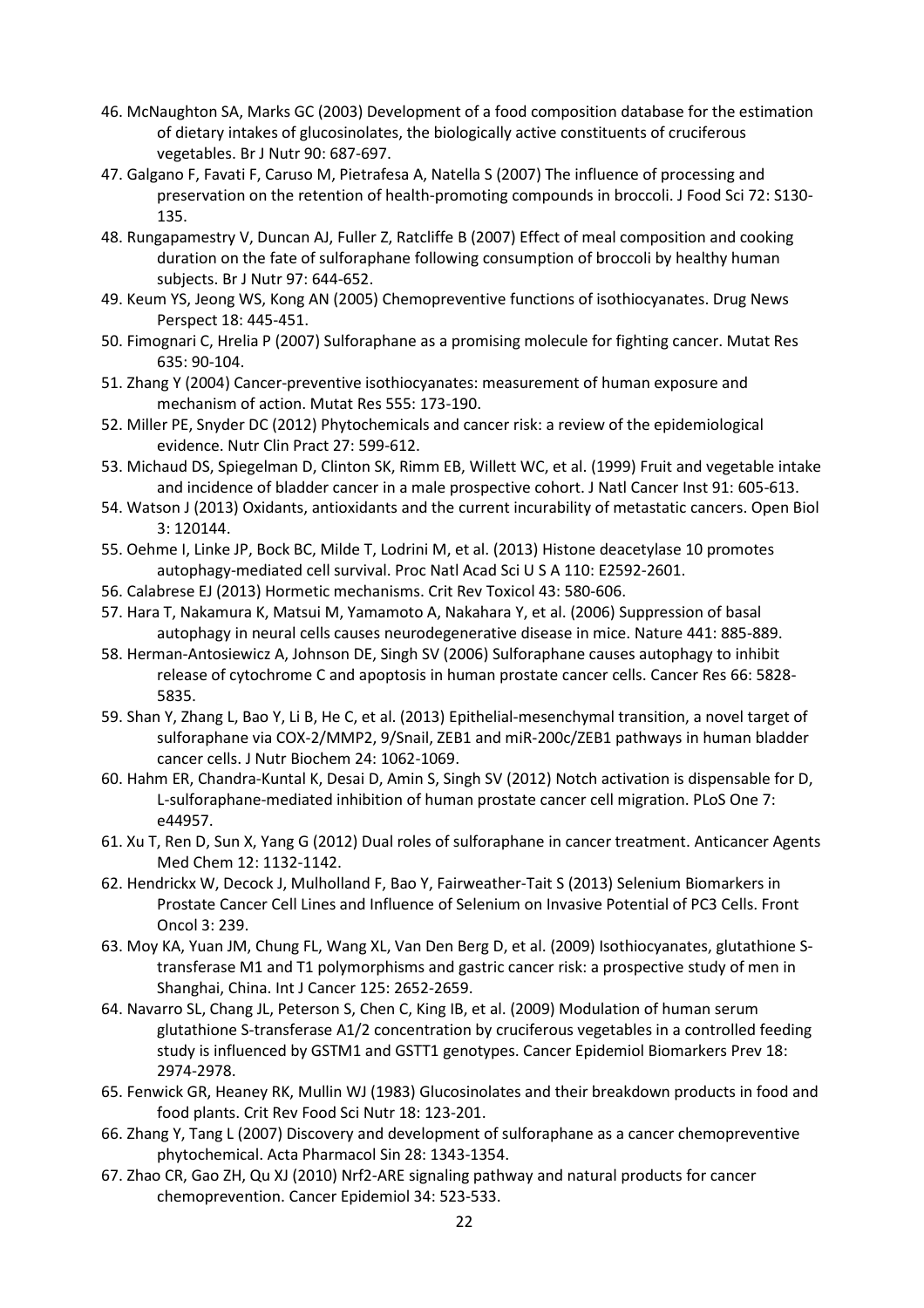- 68. Surh YJ, Kundu JK, Na HK (2008) Nrf2 as a master redox switch in turning on the cellular signaling involved in the induction of cytoprotective genes by some chemopreventive phytochemicals. Planta Med 74: 1526-1539.
- 69. Sporn MB, Liby KT (2012) NRF2 and cancer: the good, the bad and the importance of context. Nat Rev Cancer 12: 564-571.
- 70. Na HK, Surh YJ (2014) Oncogenic potential of Nrf2 and its principal target protein heme oxygenase-1. Free Radic Biol Med 67: 353-365.
- 71. McMahon M, Itoh K, Yamamoto M, Hayes JD (2003) Keap1-dependent proteasomal degradation of transcription factor Nrf2 contributes to the negative regulation of antioxidant response element-driven gene expression. J Biol Chem 278: 21592-21600.
- 72. Ren D, Villeneuve NF, Jiang T, Wu T, Lau A, et al. (2011) Brusatol enhances the efficacy of chemotherapy by inhibiting the Nrf2-mediated defense mechanism. Proc Natl Acad Sci U S A 108: 1433-1438.
- 73. Arlt A, Sebens S, Krebs S, Geismann C, Grossmann M, et al. (2013) Inhibition of the Nrf2 transcription factor by the alkaloid trigonelline renders pancreatic cancer cells more susceptible to apoptosis through decreased proteasomal gene expression and proteasome activity. Oncogene 32: 4825- 4835.
- 74. Ma X, Zhang J, Liu S, Huang Y, Chen B, et al. (2012) Nrf2 knockdown by shRNA inhibits tumor growth and increases efficacy of chemotherapy in cervical cancer. Cancer Chemother Pharmacol 69: 485-494.
- 75. Kuang L, Feng J, He G, Jing T (2013) Knockdown of Nrf2 inhibits the angiogenesis of rat cardiac microvascular endothelial cells under hypoxic conditions. Int J Biol Sci 9: 656-665.
- 76. Rand D, Ortiz V, Liu Y, Derdak Z, Wands JR, et al. (2011) Nanomaterials for X-ray imaging: gold nanoparticle enhancement of X-ray scatter imaging of hepatocellular carcinoma. Nano Lett 11: 2678-2683.
- 77. Santos IS, Ponte BM, Boonme P, Silva AM, Souto EB (2013) Nanoencapsulation of polyphenols for protective effect against colon-rectal cancer. Biotechnol Adv 31: 514-523.
- 78. Zhang Y, Li J, Tang L (2005) Cancer-preventive isothiocyanates: dichotomous modulators of oxidative stress. Free Radic Biol Med 38: 70-77.
- 79. Sestili P, Paolillo M, Lenzi M, Colombo E, Vallorani L, et al. (2010) Sulforaphane induces DNA single strand breaks in cultured human cells. Mutat Res 689: 65-73.
- 80. Fimognari C, Lenzi M, Sestili P, Turrini E, Ferruzzi L, et al. (2012) Sulforaphane potentiates RNA damage induced by different xenobiotics. PLoS One 7: e35267.
- 81. Ekiz F, Yuksel I, Kertmen N, Yuksel O (2010) Liver toxicity due to broccoli juice. Eur J Gastroenterol Hepatol 22: 898.
- 82. Alfadda AA, Sallam RM (2012) Reactive oxygen species in health and disease. J Biomed Biotechnol 2012: 936486.
- 83. Watson JD (2014) Type 2 diabetes as a redox disease. Lancet 383: 841-843.
- 84. Clayton RF, Rinaldi A, Kandyba EE, Edward M, Willberg C, et al. (2005) Liver cell lines for the study of hepatocyte functions and immunological response. Liver Int 25: 389-402.
- 85. Cooley LS, Handsley MM, Zhou Z, Lafleur MA, Pennington CJ, et al. (2010) Reversible transdifferentiation of blood vascular endothelial cells to a lymphatic-like phenotype in vitro. J Cell Sci 123: 3808-3816.
- 86. Omenn GS, Goodman GE, Thornquist MD, Balmes J, Cullen MR, et al. (1996) Effects of a combination of beta carotene and vitamin A on lung cancer and cardiovascular disease. N Engl J Med 334: 1150-1155.
- 87. Calabrese V, Cornelius C, Leso V, Trovato-Salinaro A, Ventimiglia B, et al. (2012) Oxidative stress, glutathione status, sirtuin and cellular stress response in type 2 diabetes. Biochim Biophys Acta 1822: 729-736.
- 88. Warwick E, Cassidy A, Hanley B, Jouni ZE, Bao Y (2012) Effect of phytochemicals on phase II enzyme expression in infant human primary skin fibroblast cells. Br J Nutr 108: 2158-2165.